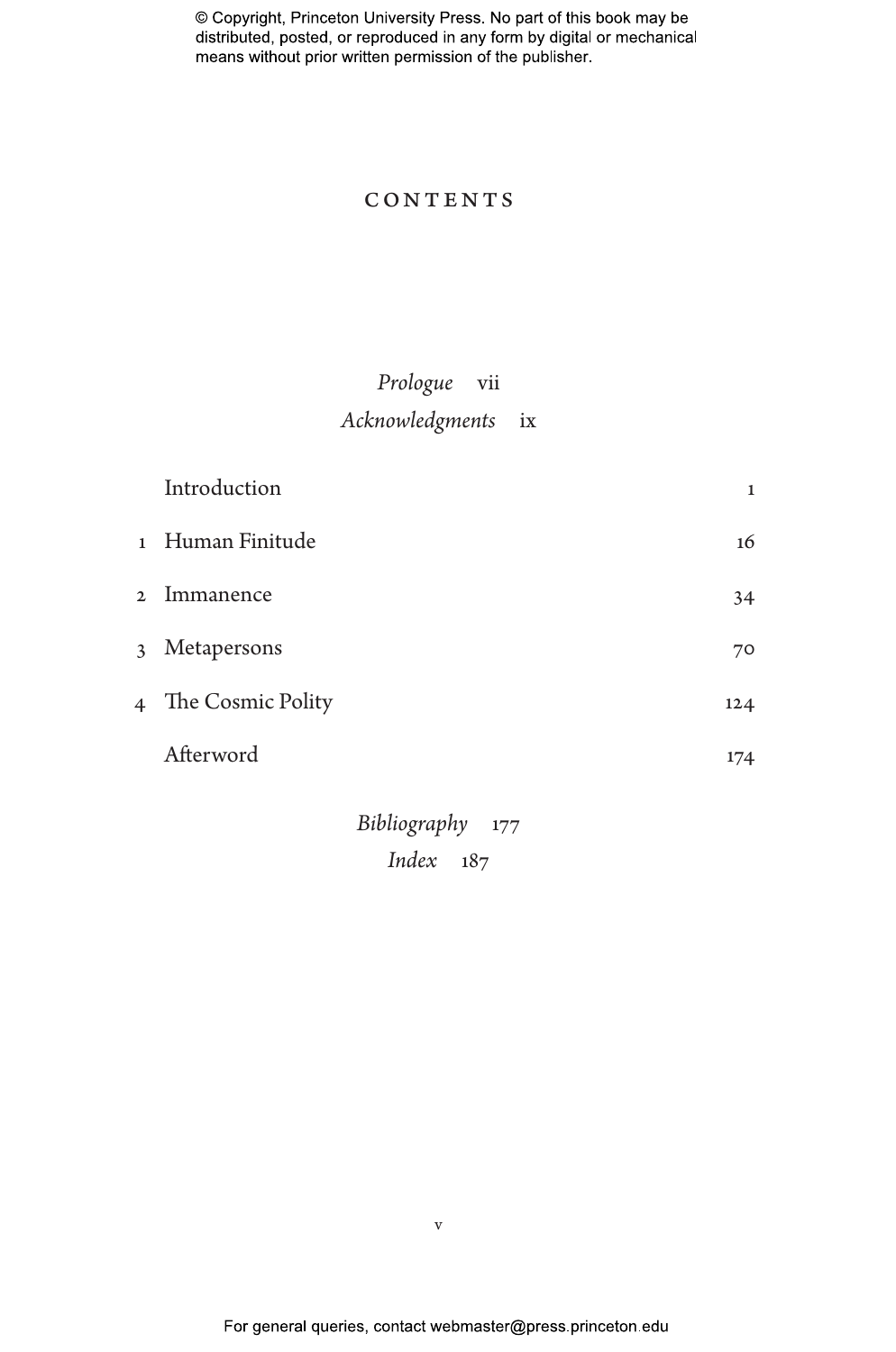# Introduction

# THE WORLD-HISTORICAL cultural revolution

IN THE EARLY DAYS OF the Christian evangelization of the Fiji Islands, when an admiring chief said to the English missionary, "Your ships are true, your guns are true, so your god must be true," he didn't mean what the current average social scientist would understand him to mean: that the notion of "god," as of "religion" in general, is a reflex of the realpolitical order, a functional ideology designed to legitimate the secular powers that be. In that case, the apparent acknowledgment of the English god's existence would be an expression, in the form of a religious imaginary, of the material force of the guns and ships. But the chief was saying something of the opposite, that the English ships and guns were material expressions of the god's power—*mana* is the Fijian term—to which the foreigners evidently had some privileged access. The Fijian for "true" (*dina*) is a predicate of *mana*, as in the common envoi of ritual speech "*mana*, it is true." What the chief said is that, as divinely endowed with *mana*, the English ships and guns were realizations of the potency of the English god.

The incident epitomizes the larger context and continuing motivation of this work: the radical transformation in cultural order that began some 2,500 years ago—in the "Axial Age," as the German psychiatrist and philosopher Karl Jaspers dubbed it in 1953—and is still unfolding on a global scale ( Jaspers 1953). The distinctive civilizations that spread

1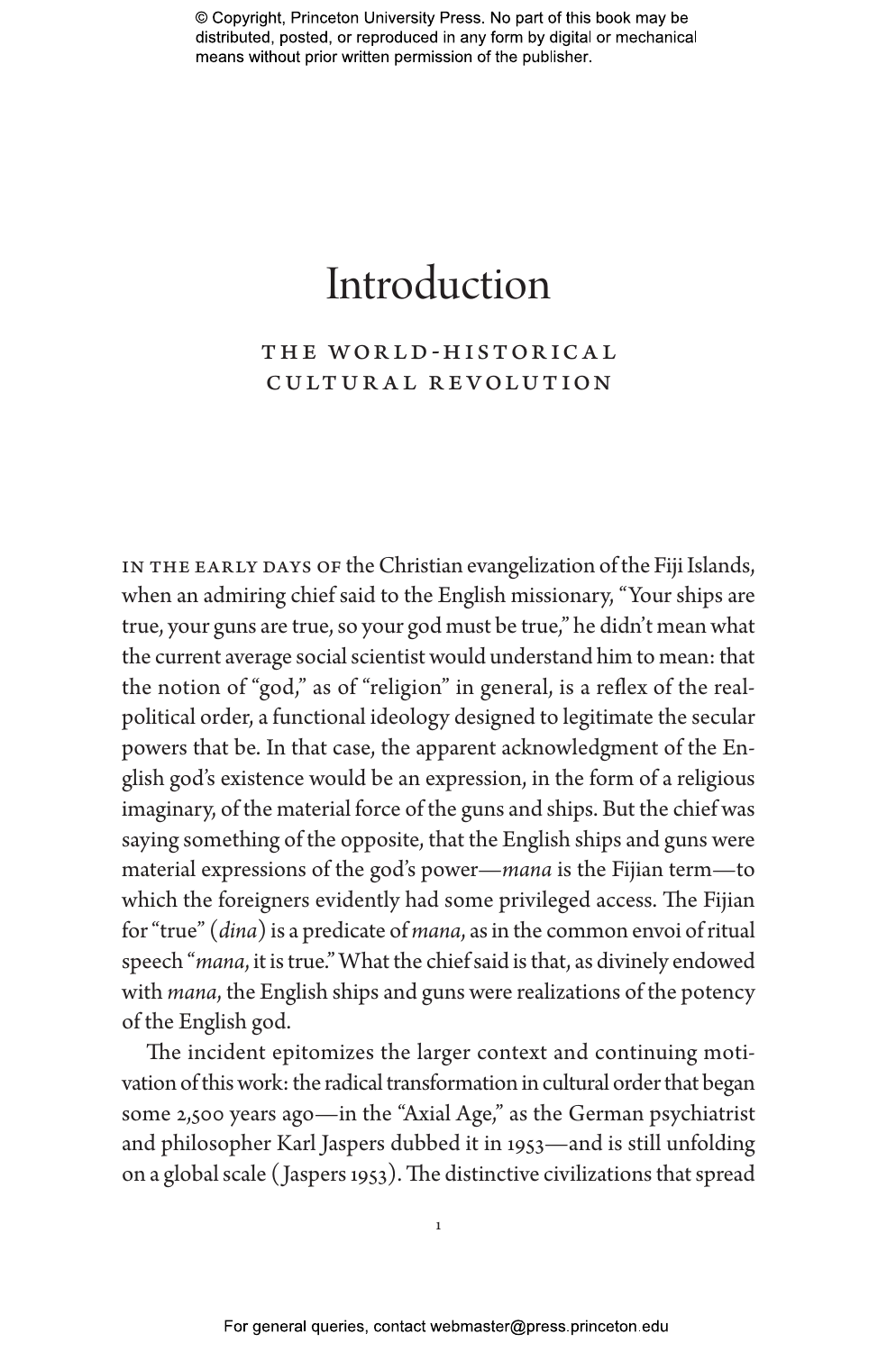#### 2 Introduction

from their origins in Greece, the Near East, Northern India, and China between the eighth and third century BCE introduced a still-ongoing cultural revolution of world-historical proportions. The essential change was the translation of divinity from an *immanent* presence in human activity to a *transcendental* "other world" of its own reality, leaving the earth alone to humans, now free to create their own institutions by their own means and lights.

Until they are transformed by the colonial transmissions of the axial ideologies, Christianity notably, peoples (that is, most of humanity) are surrounded by a host of spiritual beings—gods, ancestors, the indwelling souls of plants and animals, and others. These lesser and greater gods effectively create human culture; they are immanent in human existence, and for better or worse determined human fate, even unto life and death. Although generally called "spirits," these beings themselves have the essential attributes of persons, a core of the same mental, temperamental, and volitional capacities. Accordingly, they are often designated in these pages as "metapersons" or "metahumans," and when alternatively referred to as "spirits," it is always explicitly or implicitly under quotation marks, given their quality as nonhuman persons. (Similarly the term "religion" is inappropriate where these metahuman beings and forces are intrinsic in and a precondition of all human activity, not a transcendent afterthought.) By this same quality, they interact with human persons to form one big society of cosmic dimensions—of which humans are a small and dependent part.

This dependent position in a universe of more powerful metahuman beings has been the condition of humanity for the greater part of its history and the majority of its societies. All the world before and around the axial civilizations was a zone of immanence. Here the myriad metahuman powers were not only present in people's experience, they were the decisive agents of human weal and woe—the sources of their success, or lack thereof, in all variety of endeavors from agriculture and hunting, to sexual reproduction and political ambition. As the early modern historian of religious encounter Alan Strathern (2019) puts the matter in an illuminating recent work on the transformation of what common social science called the passage from "immanentism" to "transcendentalism,"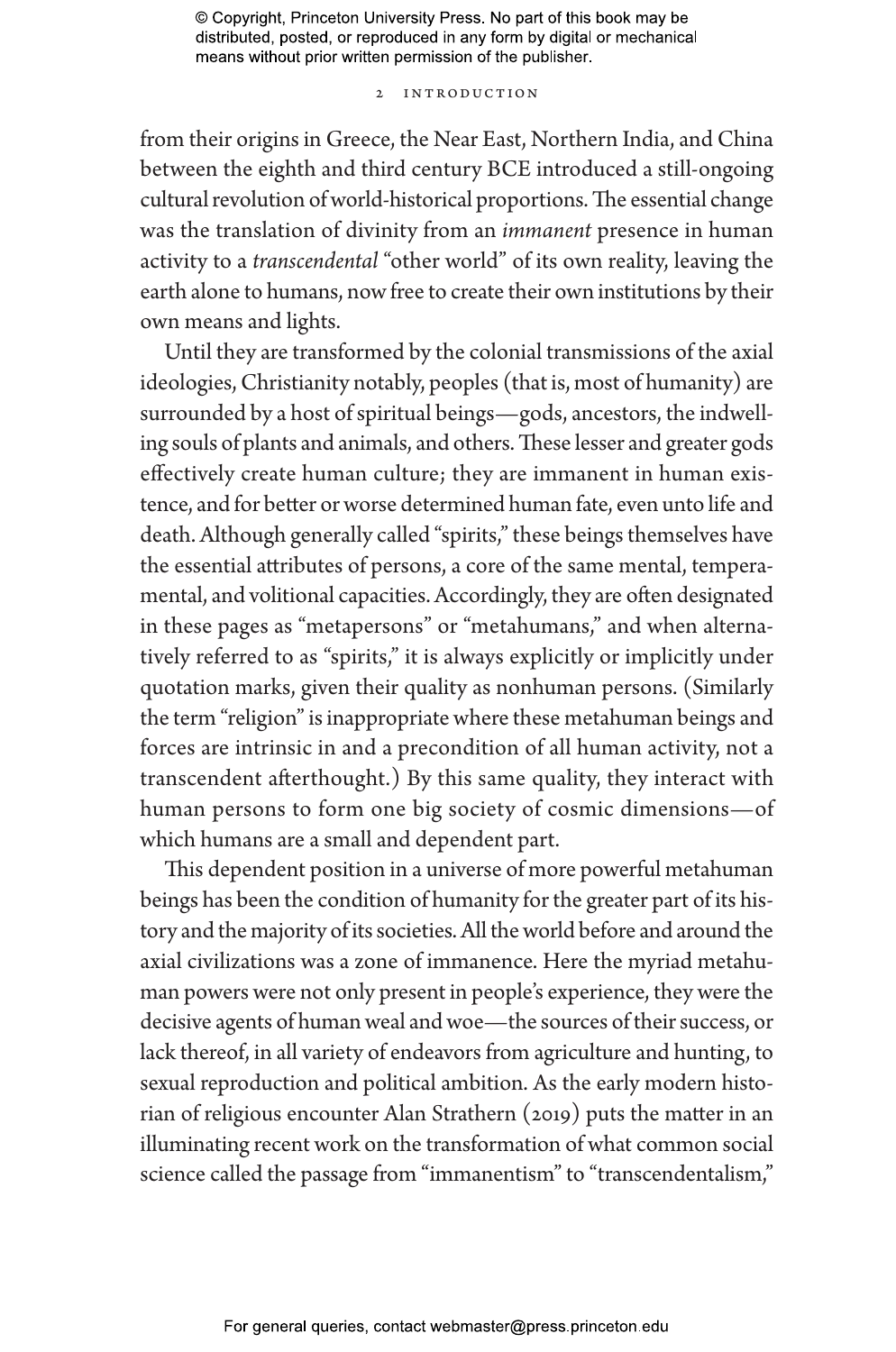#### Introduction 3

the "basic immanentist assumption is that the capacity to achieve any worthwhile objective is dependent on the approval or intervention of supernatural forces and metapersons. These constitute the fundamental origin of the ability to produce food, survive ill health, become wealthy, give birth, and wage war"  $(36-37)$ . We begin to see what is at stake, institutionally and structurally, in the immanentist/transcendentalist divide. With apologies to all the human scientists, Marxists, Durkheimians, and others implicitly grounded in the assumptions of a transcendentalist world, the immanentist cultures were subject to "determination by the religious basis"—that is, until divinity went from an immanent infrastructure to a transcendent superstructure.

It probably goes without saying, but I had better say it anyway: what is at issue is how the immanentist societies are actually organized and function in their own cultural terms, their own concepts of what there is, and not as matters "really are" in our native scheme of things. It will become all too evident that our own transcendentalist notions, insofar as they have been embedded in common ethnographic vocabularies, have disfigured the immanentist cultures they purport to describe. Take the familiar distinction between the "spiritual" and the "material," for example: it is not pertinent in societies that know all sorts of so-called "things"—often everything there is—as animated by indwelling spiritpersons. That this difference makes a fundamental difference of cultural order is the point of the book. What passes for an "economics" or a "politics" embedded in an enchanted universe is radically different from the concepts and stratagems that people are free to pursue when the gods are far away and not directly involved. In immanentist orders, the ritual invocation of spirit-beings and their powers is the customary prerequisite of all varieties of cultural practice. Compounded with the human techniques of livelihood, reproduction, social order, and political authority as the necessary condition of their efficacy, the cosmic host of beings and forces comprise an all-around substrate of human action. The multitude of spirit-persons is synthesized with social action like an element in a chemical compound, or a bound morpheme in a natural language. Or as Lévy-Bruhl said of certain New Guinea peoples, "nothing is undertaken without having recourse to enchantments" (1923, 308–9).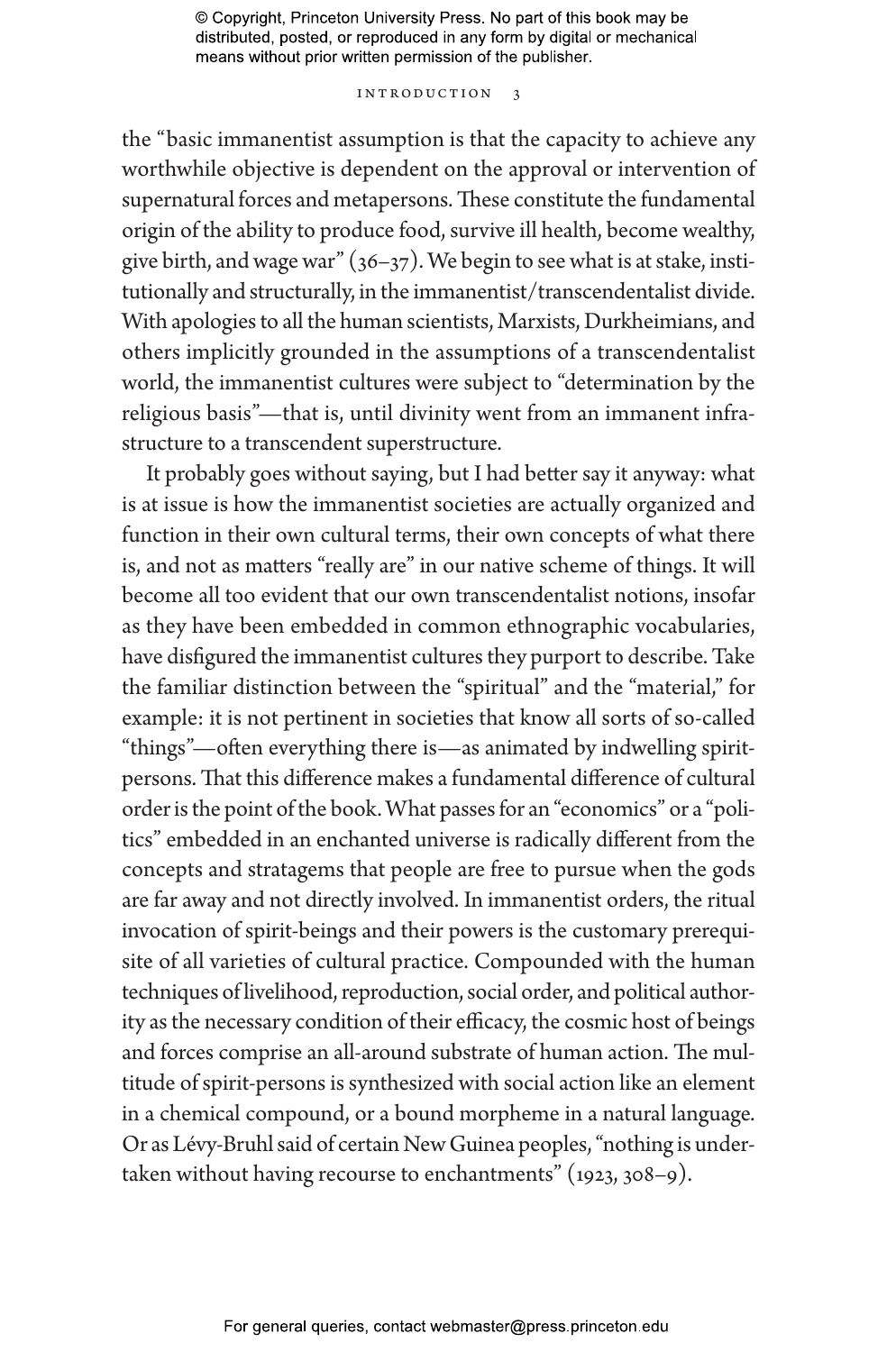#### 4 Introduction

The famous Weberian characterization of modernity as the disenchantment of the world is a later echo of the transcendentalism developed in Karl Jasper's "Axial Age" and the large cottage industry of scholarly commentary that followed. The consensus remains today as sinologist Benjamin Schwartz expressed it early on: "If there is nevertheless some common underlying impulse in all these 'axial' movements, it might be called the strain toward transcendence"  $(1975, 3)$ . The Dutch orientalist Henri Frankfort's reference to the "austere transcendentalism" of the ancient Hebrew God comes close to an ideal-typical description: "The absolute transcendence of God is the foundation of Hebrew religious thought." He is "ineffable, transcending every phenomenon" ([1948] 1978, 343). The spirits having left, humans now inherited an earth that had become a subjectless "nature." The effect was a veritable cultural revolution; or, as Israeli sociologist S. N. Eisenstadt says, a series of revolutions that "have to do with the emergence, conceptualization, and institutionalization of a basic tension between the transcendental and mundane orders" (1986, 1).

This sense of a recurring process fits better with the persistence of immanent elements in all such transcendental regimes. Immanence continues in many forms, from "folk beliefs" in hinterland regions, or descents of divinity from heaven to earth in saintly apparitions and miraculous interventions, to ascents of humanity from earth to heaven in shamanistic séances and prophetic aspirations. Thus transcendentalism had a hard time shrugging off its immanentist heritage, as in the *Confessions* of the fourth-century CE theologian Augustine, at the end of the Axial Age.

The good Bishop more or less unconsciously preserved an all-around animism in a world bereft of God. Notwithstanding Augustine's insistence that God made the earthly world of Nothing, he was still able to have an interesting conversation with the earth, the sea, "living creeping things," "the moving air," "the whole air with all its inhabitants," the heavens, sun, moon, and stars, all of whom he asked if they were God, and they told him they were not He. Said the creeping things, "We are not thy God, seek above us." Likewise, the heavenly bodies denied they were "the God whom thou seekest." So, says Augustine in response,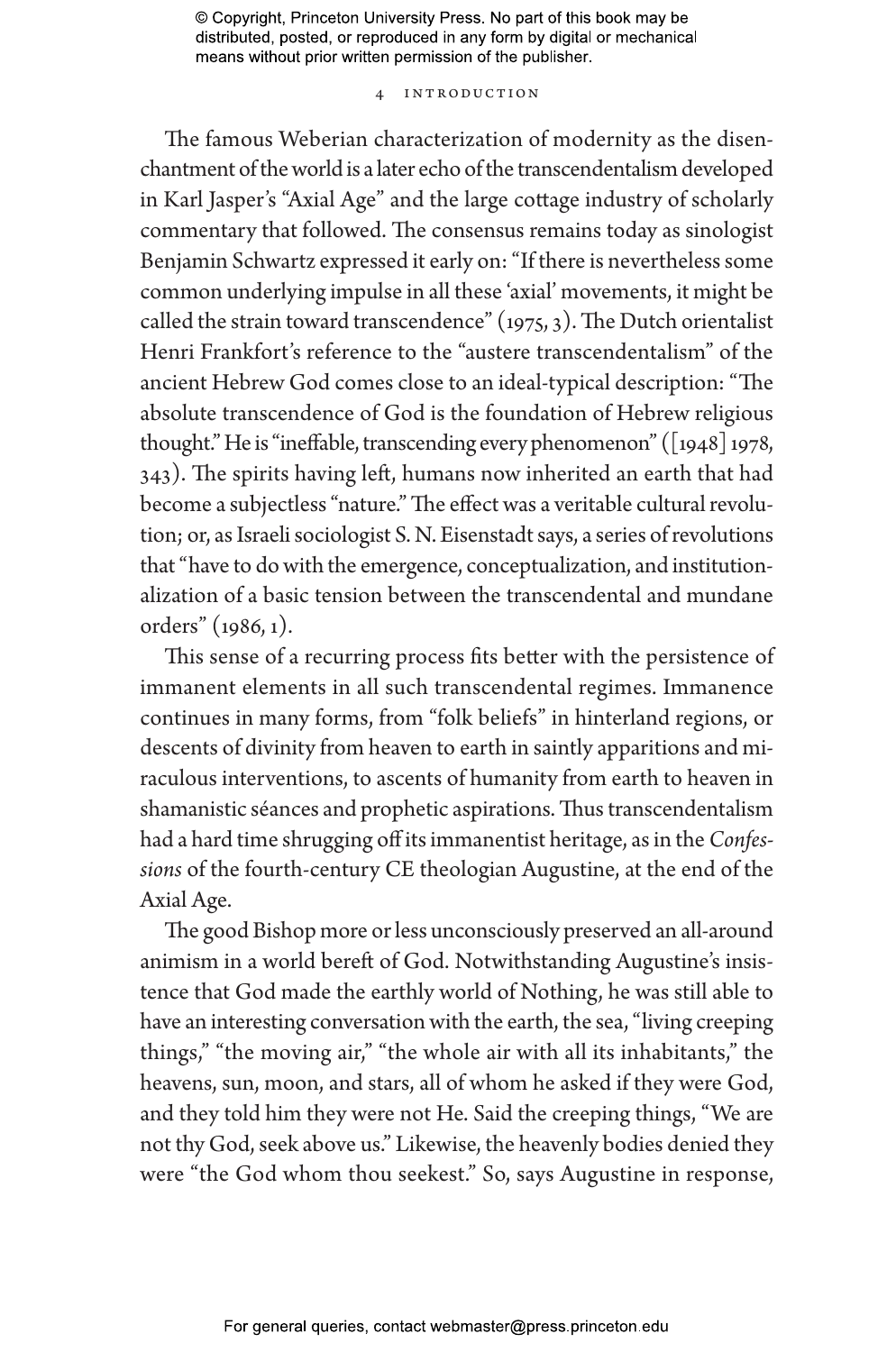#### INTRODUCTION 5

"unto all the things which encompass the door of my flesh, 'Ye have told me of my God, that ye are not he; tell me something of Him.' And they cried out with a loud voice, 'He made us'" (*Confessions* 10.6). Thus in vain did Augustine search for a transcendent God in a universe populated by the immanent persons-of-things.

There are still faith healers and witches in our midst—even some, like Augustine, pure animists. Before I had completed this introductory chapter, the *New York Times*, citing a 2017 survey by the Pew Research Center, reported that "60 percent of Americans believe one or more of the following: psychics, astrology, the presence of spiritual energy in inanimate objects (like mountains or trees), or reincarnation" (Bennett 2019). Yet for all the rear-guard resistance of immanentism, the evacuation of the high gods from the earthly city has effectively put the culture under human control. Certainly, the critical sectors of economy and polity are clear of divinity (even if, as we shall see, immanentist language of enspirited metapersons is still pervasive). The modern "free market economy," for example: insofar as it is self-regulating by supply and demand, it is in principle motivated by the economizing projects of its individual human agents. As for politics, it is symptomatic of who's in charge that American presidents piously intone the ritual formula, "God bless the United States of America" only after they have told the Deity what they are going to do. Melanesian big-men, Polynesian chiefs, or Inca emperors would have to do that beforehand—the god, as empowering agent, being the condition of the political possibility.

Just so, the revolution initiated by the human takeover of the culture eventually produced a total reordering of the immanentist universe, eventually creating the differentiated and transcendent spheres of "religion," "politics," "science," and "economy." These abstract categories made their appearance over the course of the early modern period, between the Middle Ages and the Enlightenment. In what essentially could be called a "Second Axial Age," Western civilization produced a series of transcendent categories, each a differentiated formation, an autonomous domain that articulated with the others metaphorically and functionally. The category of "religion" itself, the origin of which the biblical scholar Jack Miles (2019, 28–29) identifies in the Christian conversion of Roman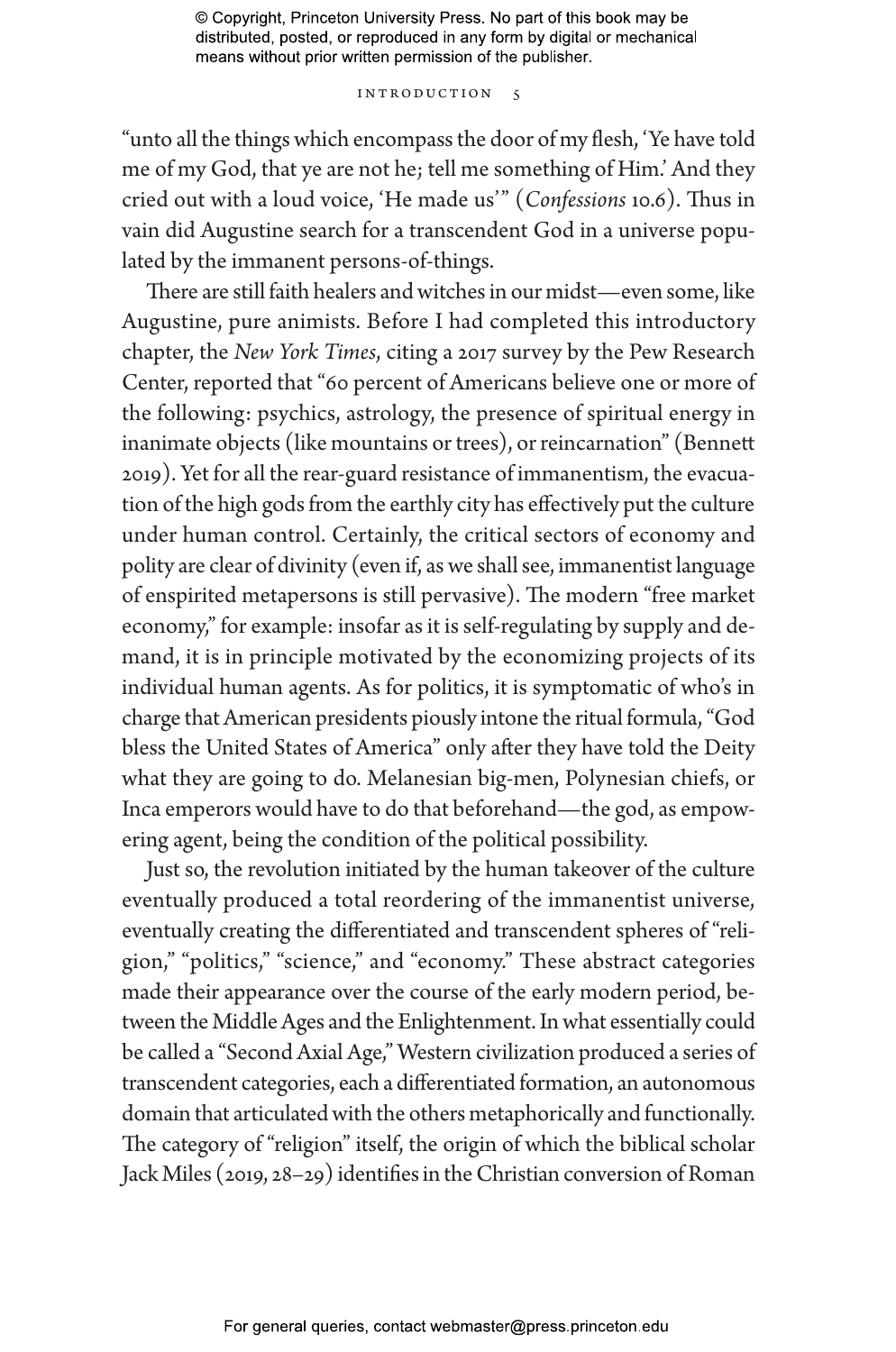#### 6 Introduction

pagans, was critically refashioned, reborn in the confessional strife wrought by Luther and others during the Protestant Reformation. "Politics" appeared in a schism with "religion," as in Machiavelli's *The Prince* (1988 [1532]); "science" took shape, along with "nature" itself, as a differentiated set of laws that explained movement in the heavens and on earth (Newton  $\lceil 1687 \rceil$  2016), and with the radical distinction of a knowing "subject" and an external "object" (Descartes [1641] 1996); "economy" (or "political economy") appeared in the work of Adam Smith  $(\lceil 1776 \rceil 1976)$  and later with Thomas Malthus  $(\lceil 1798 \rceil 2015)$  and David Ricardo ( $\lceil 1817 \rceil$  2004). The expansion of Europe and the encounter with immanentist societies during the early modern period helped constitute "culture" as its own autonomous sphere. The genius of Giambattista Vico, author of *The New Science* ([1744] 1968), was to supply, in a transcendent fashion, an immanentist perspective that made it possible to write a science of "cultures" in their own terms, however incomplete.

Note that compared to the cultures of immanence, religion since the sixteenth century has migrated from the infrastructure to the superstructure, making it possible for "determination by the economic basis" to become the normal science of scholars ranging from traditional historical materialists to neoliberal economists—not to mention the rest of us. There is hardly any other indigenous Western anthropology. By indigenous anthropology, I mean the effect of the transcendental revolution on common average thought that envisions a categorical layer cake with economics as the foundation, topped by social relations that conform to it, a political system that upholds it, and finally a religious or ideological layer that reinforces and legitimates the totality. This idea of "culture" becomes the inverse of the immanentist structure, where the gods are the creators of culture as well as the source of power by which it is realized—thus putting together on their heads Karl Marx, Émile Durkheim, and Milton Friedman, among others.

Also specifically transcendental, and as much taken for granted, is a suite of familiar binary oppositions of ontological proportions: not only between the spiritual and the material (or spiritual and secular), but also between natural and supernatural, and people and spirits. In immanent regimes all significant material "things" are enspirited inasmuch as they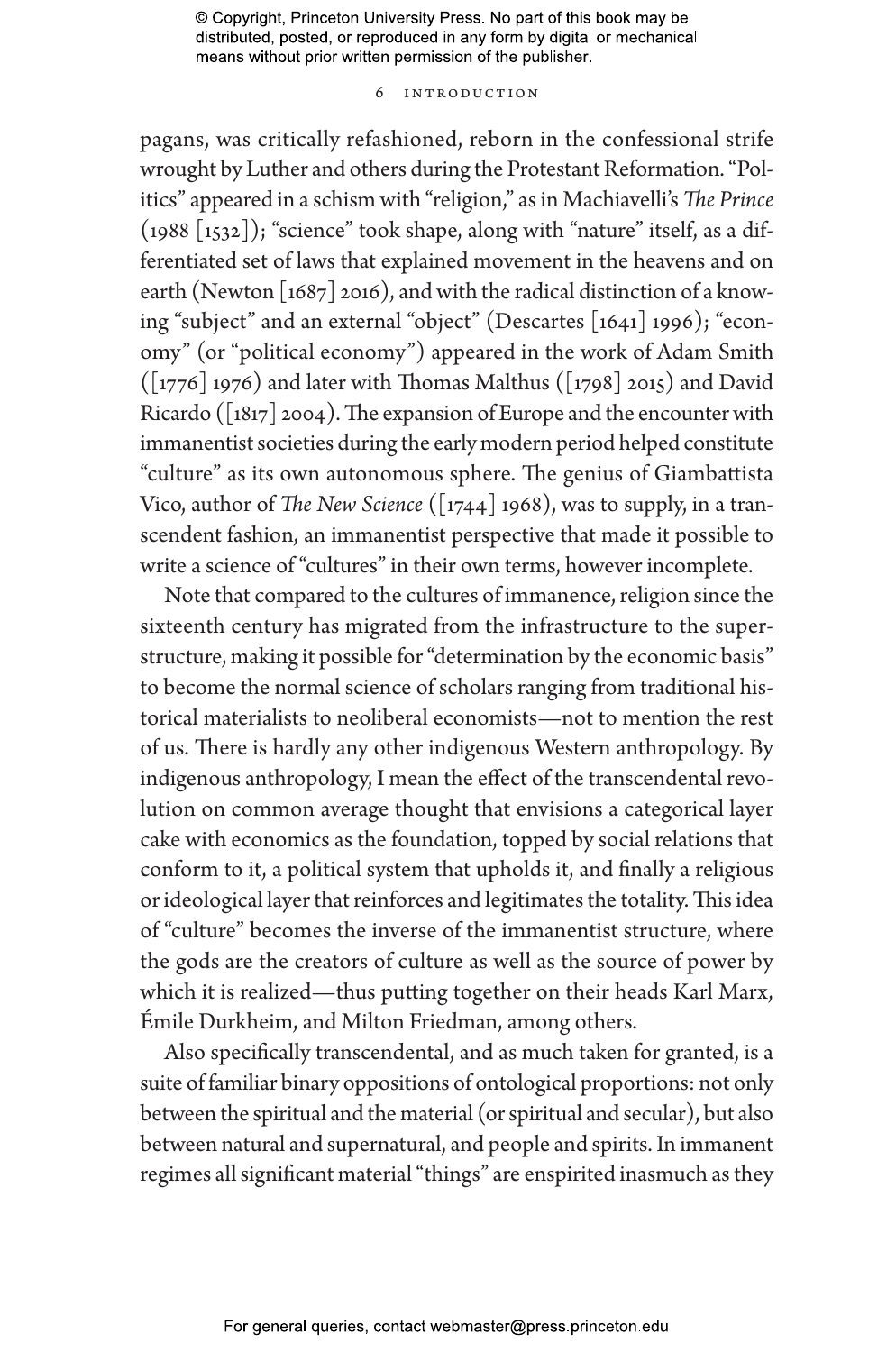#### INTRODUCTION

embody animating powers with characteristics of persons. Hence the so-called supernatural is not distinguished from what we call the "natural," even as people are spirits.

Not that the axial civilization literature has been too enlightening on what the transition from immanentism to transcendentalism actually entails. Some axiologists are tempted to suppose a priori that whatever they take to be the salient characteristics of the axial civilizations, the pre- and non-axial societies must be characterized by the opposite. So, for example, since the axial religions distinctively focus on the ethical behavior and life-after-death of the individual—a kind of soteriological or salvation-driven individualism—the immanentist societies are distinctively "social," concerned with group prosperity in this world as opposed to individual salvation in the next (Taylor 2012). Even ignoring the common reports of individual competition for status, as among Melanesian big-men or Southeast Asian hill peoples, or the Amerindian vision quests that determine an adolescent's lifelong fate, there is the universal practice of individual persons invoking the metaperson powers that be for success in hunting, agriculture, lovemaking, war, curing, birthing, trading, esoteric knowledge, or whatever else life-giving may be wanted. (In any case, rice-farming Iban of Borneo "compete not only to assert their equality—to prove themselves equal to others—but they also seek, if possible, to excel and so exceed others in material wealth, power and reputation" [Sather 1996, 74].) In this connection to the "divine," it is difficult to imagine a more inappropriate label for the pre-axial condition than "mundane," which so many axial scholars favor. They have in mind apparently an opposition between heaven and earth, ignoring that this also entails one between the spiritual and secular which would leave the "mundane" immanentist peoples bereft of the metaperson powers on whom their existence depends. For people living in an immanentist regime, where nothing is undertaken without enchantments, existence is anything but mundane.

In addition to Alan Strathern's (2019) recent work on the subject, there have been some exemplary appreciations of the immanent-totranscendental transition, though not necessarily by historians or sociologists in the mainstream of the axial scholarship. Political scientist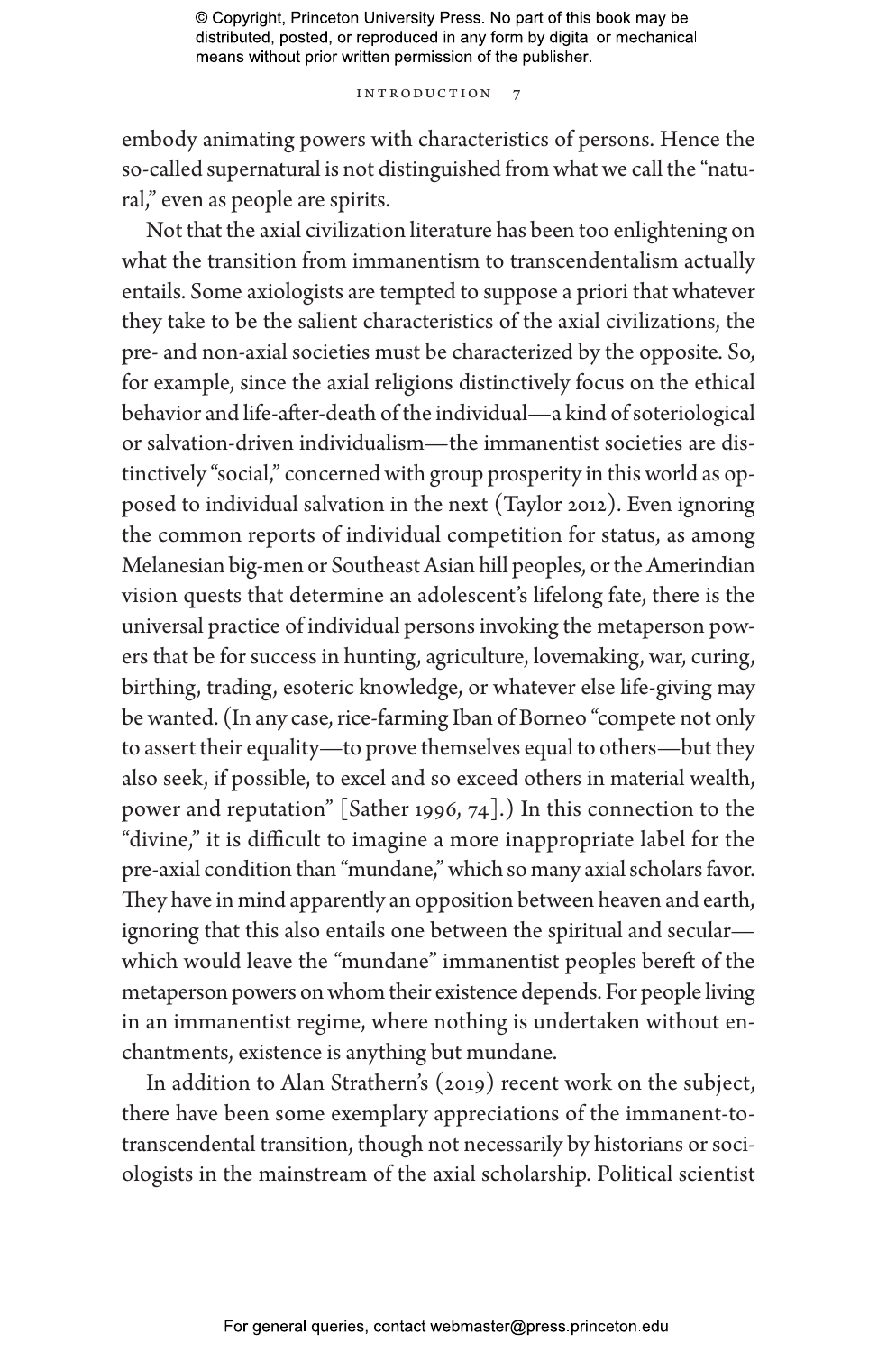#### 8 Introduction

Benedict Anderson for one, writing independently of the axial literature on the transformation worked by Islam on traditional Javanese cosmologies. Anderson explicitly recognizes and effectively describes the dominance of an immanentist worldview even under the important pre-Islamic Indic kingdoms of Mataram, Kedhiri, and Majapahit. "Since Javanese cosmology made no sharp division between the terrestrial and the transcendental world," he writes, "there was no extramundane referent by which to judge men's actions" (Anderson 1990, 70). Here was a system with "divinity immanent in the world"  $(70)$ , a "Power" endemic in the human habitat, even as it was concentrated in human society as the source of "fertility, prosperity, stability, and glory" (32). "Manifested in every aspect of the natural world," the Power was present in "stones, trees, clouds, and fire, but [was] expressed quintessentially in the central mystery of life, the process of generation and regeneration." In this way it provided the "basic link between the 'animism' of the Javanese villages, and the highly metaphysical pantheism of the urban centers  $(22)$ ."

Enter then a "modernist Islamic cosmology" that reduces the immanentist sense of a Power suffusing the universe to "a divinity sharply separated from the works of His hand. Between God and man there is an immeasurable distance. . . . Thus power is, in a sense, removed from the world, since it lies with God, Who is not of this world, but above and antecedent to it. Furthermore, since the gulf between God and man is vast and God's power is absolute, all men are seen as equally insignificant before His majesty" (Anderson 1990, 70). It is rather in the immanentist condition that humans can approach and even appropriate divinity—in acts of hubris that, as will be seen presently, construct a society in which people are not reduced to insignificance by an unreachable Deity but empowered by their differential relations to the godly beings all about them.

The beginnings of the liberation of human from divine authority is one of the themes of a remarkable article by the historian of late antiquity Peter Brown (1975) about the transcendental revolution, all the more remarkable because it was not about axial origins but the development of the High Middle Ages of Western Christendom in the eleventh and twelfth centuries.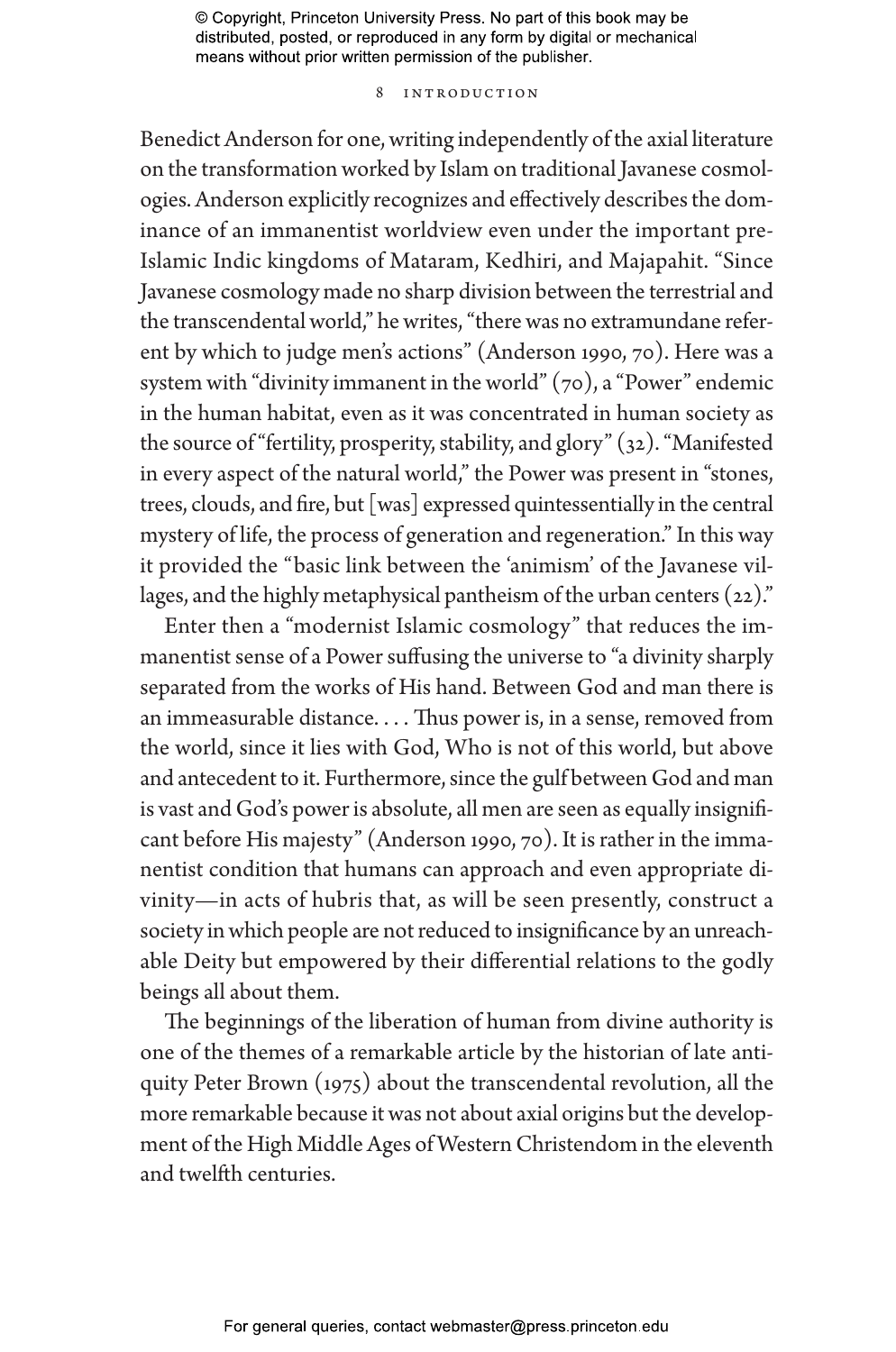#### INTRODUCTION 9

The setting is testimony to the uneven development of transcendentalism, where a transcendent God abides over a human population on familiar terms with saints, ghosts, witches, and "nature spirits," including monks, who were not technically human in so far as they lived the life of angels. As for angels, Peter Brown exemplifies "the intimacy and adjacency of the holy" in the early Middle Ages by the requirement that priests serving at the altar, if they needed to spit, had to do so on one side or behind them, "for at the altar the angels are standing." The presence of "the non-human in the midst of a society," Brown comments, "is available to all, for all purposes" (141).

In Canterbury Cathedral in the year 1050 it was possible to use the same pool of water, on the same day, to baptize an infant as a Christian and immerse an adult to solicit a divine verdict in a judicial case. Starting from the condition wherein "if ever there was an area where the sacred penetrated into the chinks of the profane and vice versa, it was in the ordeal" (135), Brown takes the subsequent fate of the ordeal as emblematic of the displacement of divinity from the earthly city in Latin Christianity. In 1205, the Lateran Council undermined the ordeal by forbidding the use of the liturgical blessing that had sanctioned such sacrilegious acts of "tempting God." Finally, it was abandoned when it came under heavy clerical criticism as an ancient, vulgar, and lowerclass custom that had only been tolerated for centuries "as a concession by the Church to the hard hearts of the Germanic barbarians" (136).

As is often told, beginning in the eleventh century, Western Europe experienced radical demographic and institutional changes, ranging from major increases in population and agricultural productivity to new forms of community, the revival of Roman law, heightened royal authority, the advent of chivalry, vernacular literature, the growth of cities, and much more. Not to neglect the new learning acquired from Arab and ancient Greek scholars: the latter, notably works of Aristotle, mainly transmitted through the former via Muslim Spain and Sicily.

The effect was a philosophical upheaval affecting a variety of institutional fields. "The methods of logical arrangement and analysis, and, still more, the habits of thought associated with the study of logic, penetrated the studies of law, politics, grammar, and rhetoric, to mention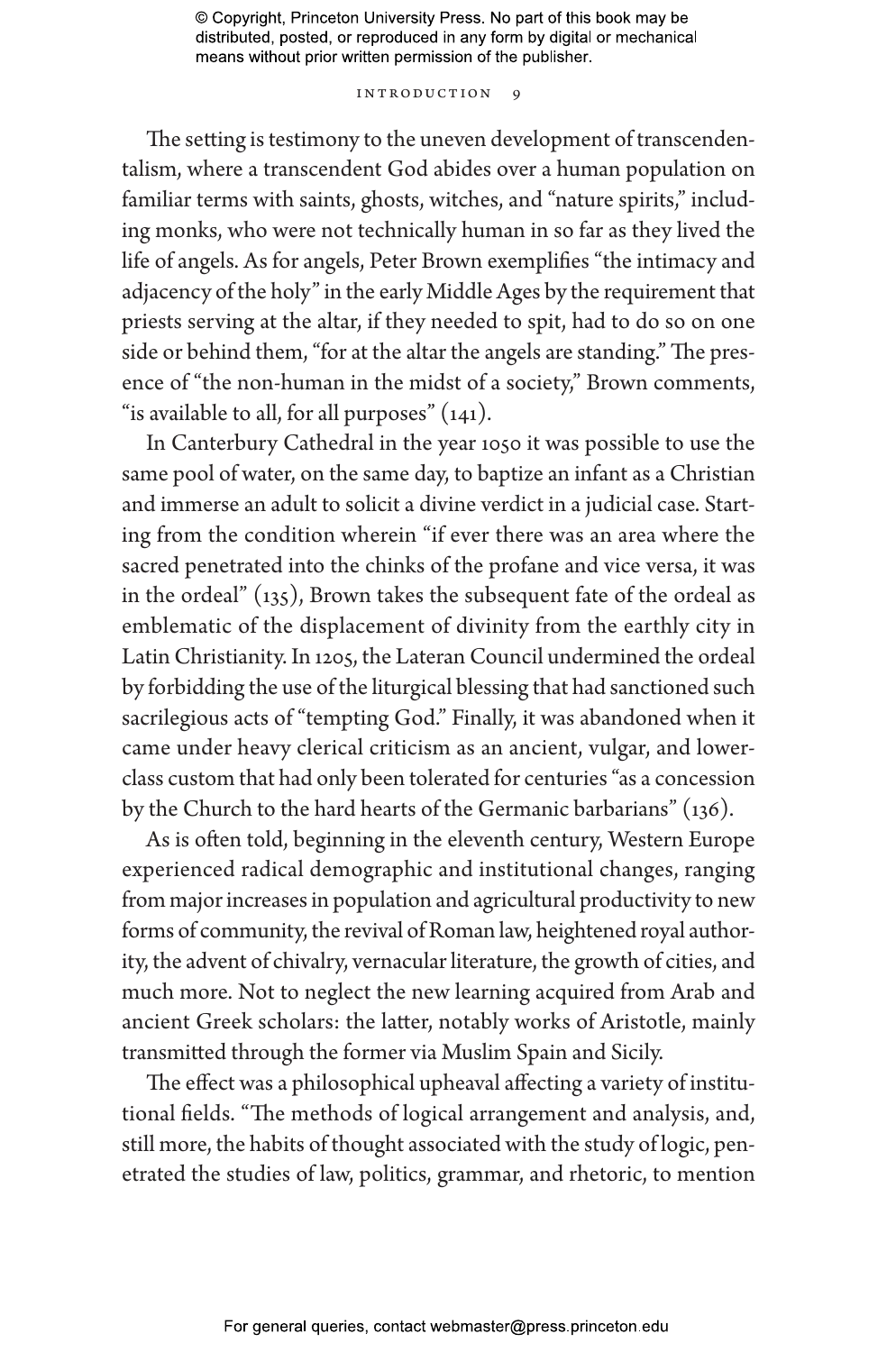#### 10 Introduction

only a few of the fields which were affected" (Southern 1953, 181–82). Of special interest for the present discussion is the potential impact of Aristotle's *Categories* on an early medieval world in which the divine in various forms was still present and available to humankind. The *Categories*, the English medievalist R. W. Southern tells us, exercised an extraordinary fascination during the tenth and eleventh centuries. In principle, the nine Aristotelian categories could reconfigure the medieval ontology, inasmuch as Quantity, Quality, Relation, Position, Place, Time, State, Action, and Affection "were thought to exhaust the various ways in which any particular object can be regarded" (180). Note, however, that a fundamental category of the previous era is missing from Aristotle's scheme of what can be said about any object: personhood is missing, the indwelling soul or person that autonomously animates any such thing. The new age of the eleventh and twelfth centuries, as Brown notes, saw "the emergence of significantly new attitudes toward the universe. Though very different from any modern view, it was 'modern' in being no longer shot through with human reference. Previously, a thunderstorm had shown either the anger of God or the envy of demons, both directed at human beings" (1975, 141).

I am giving considerable space to Peter Brown's study because his analysis of the post-axial transition to transcendence brilliantly exposes key characteristics of the immanentist condition, beginning with this issue of subject and object. As he observes, in the early Middle Ages, the intermingling of the sacred and the profane, in making nonhuman personhood an inner quality of material things, blurred the borderline between the objective and the subjective at every turn. "It was a strangely subjective objectivity" (Brown 1975, 142). Rather than a relation of persons to things, the human relation to the world was largely one of person-to-person. Otherwise put, rather than a sense of objectivity, it was a condition of intersubjectivity. By comparison, the structural changes of the twelfth century dramatically altered the relations between the subjective and the objective. As Brown describes the transformation, by ridding human activities of their subjective, supernatural sources, matters such as reasoning, law, and the exploitation of nature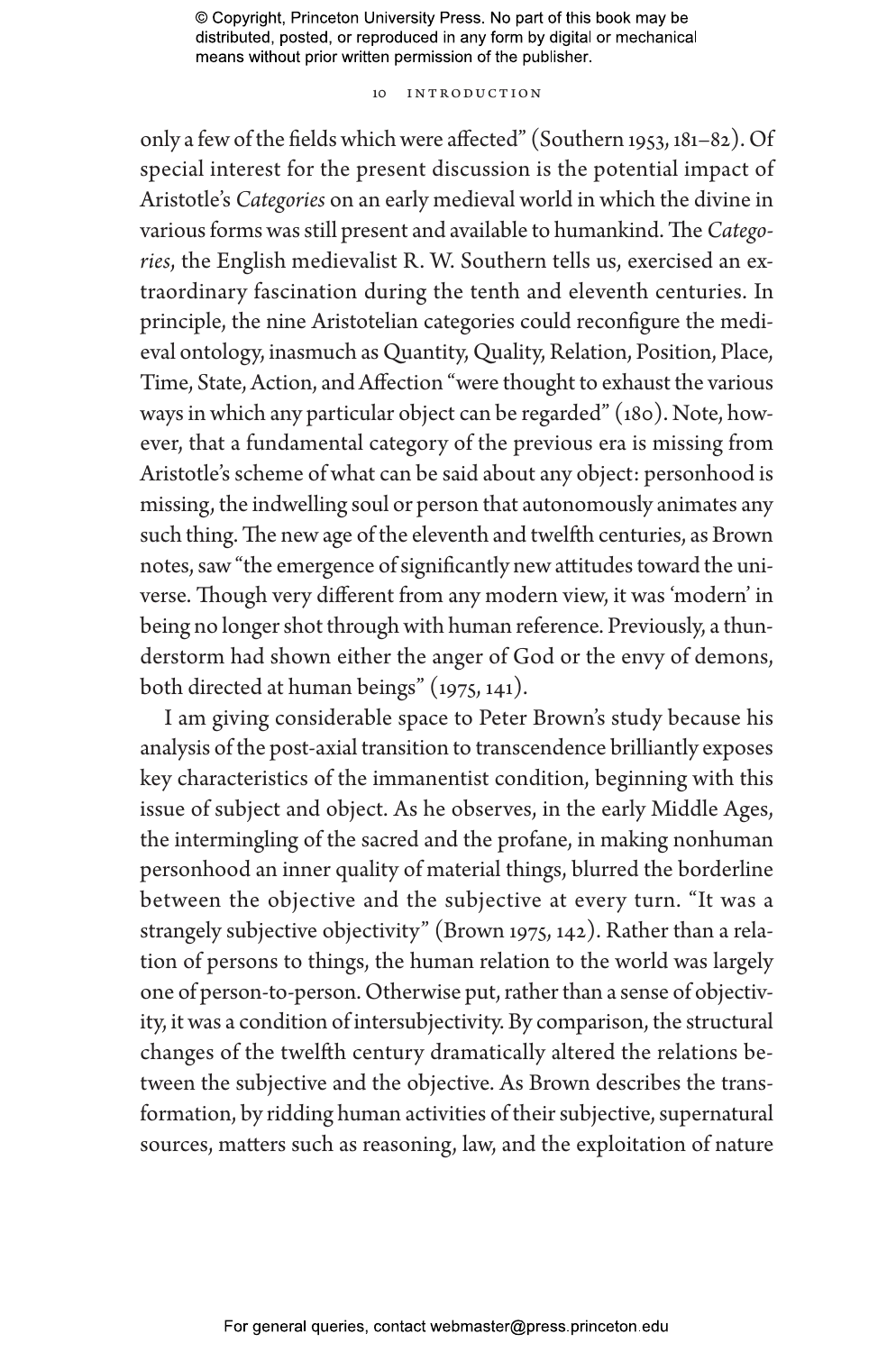#### Introduction 11

take on "an opacity, an impersonal objectivity, and a value of their own which had been lacking in previous centuries" (144).

The point is well taken even if this was only a fundamental impulse of a transformation that remains to be completed. It speaks to a critical structural complement of the transcendental revolution: the emergence of humanized institutions once the divine is removed to an otherworldly reality. The human order becomes self-fashioning. "Political power was increasingly wielded without religious trappings. Government was what government did: rulers . . . settled down to exercise what real power they actually possessed" (135). Obviously, this was not accomplished completely by the twelfth century, but Peter Brown thus discovered the origins and impulses of a transcendentalism that remained to be completed in the early modern period and that was to revolutionize the practice of politics, including by Machiavelli, who justified the transcendentalist rupture by legitimating the autonomous sphere of the state.

Lastly, a word on anthropological methods. It should be clear enough that, though I have not always succeeded, I try to explicate the cultures at issue by their own immanentist premises—what used to be known as "the natives' point of view" and sometimes now as "reverse anthropology" (e.g., Kirsch 2006). I try to unfold the peoples' cultural practices by means of their own onto-logics. Implied is a criticism of a lot of received ethnography for a misleading conceptual apparatus composed of nearly equal parts of transcendentalist equivocation and colonialist condescension. The effect is an anthropology that disfigures both the discipline and the culture so described by maligning the people's mentality as a mistaken sense of reality. Not that our fieldworkers are badly intentioned. On the contrary, the great majority are committed to the welfare of the people they study—virtually by vocation; it comes with the intellectual territory. But a too common effect of even the best work is to reduce the meaningful relations of a culture of immanence to the status of convenient fantasies of the objective reality—of a world actually without such gods—thus making their culture a fictional representation of ours.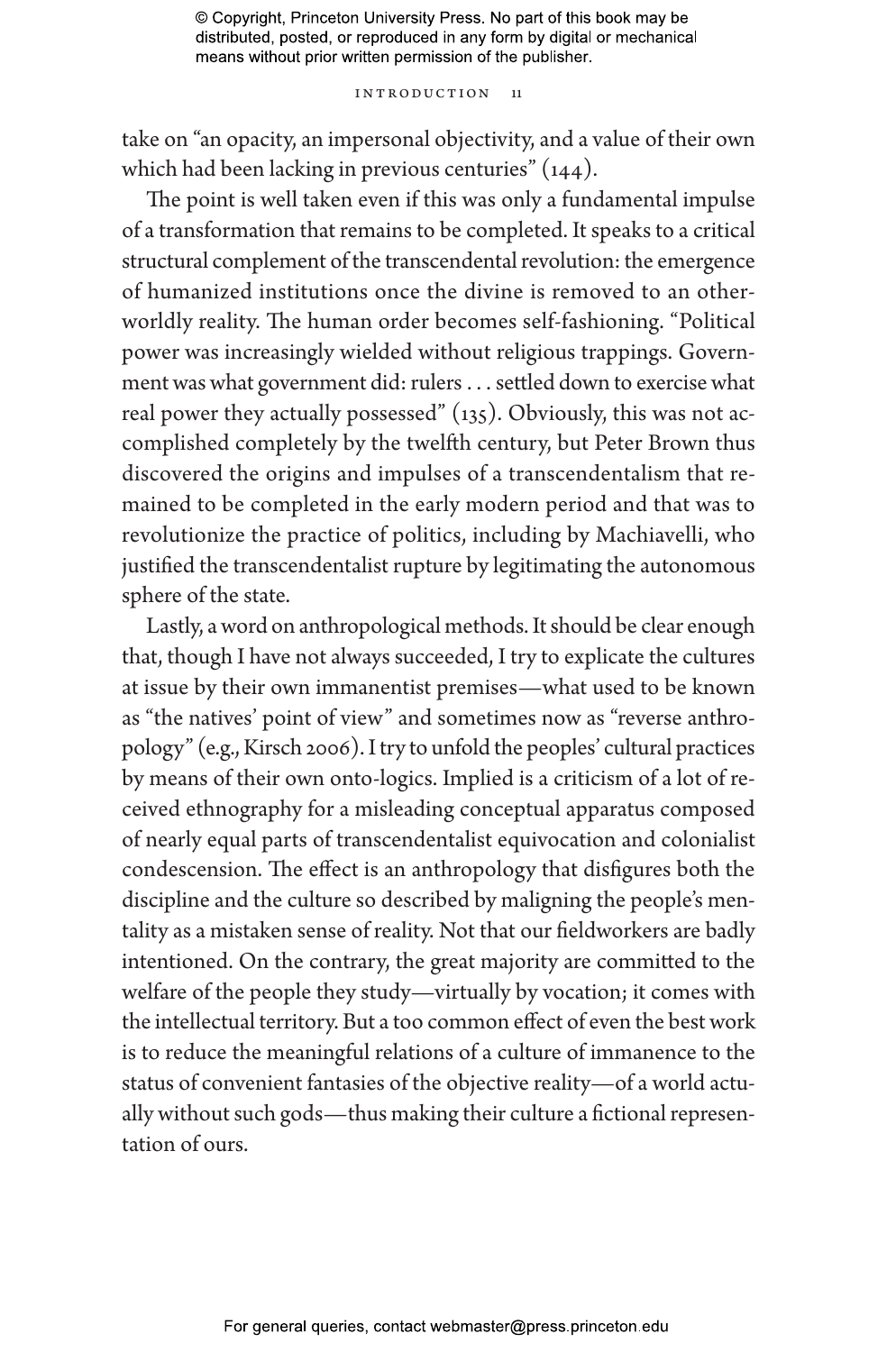#### 12 Introduction

Take the great New Zealand anthropologist Sir Raymond Firth, for example, as described by his almost equally great compatriot Edmund Leach: "The exceptional detail of Firth's ethnographic material is a standing invitation for every reader to try to 'rethink' the particular explanations which Firth himself offers us" [1966, 21].) The corpus of Firth's work beginning in the late 1920s on the Polynesian island of Tikopia is one of the great all-time achievements of anthropology. But by its explicit comments on Tikopian illusions of the presence of the gods in humans, canoes, temples, weapons, and tools—as the embodiments ( *fakatino*) or vessels (*waka*) of the god, among similar expressions— Firth's work is notable also for its repeated exposure of the islanders' culture for what it really is—by our lights. The effect is to dissolve an immanentist world in a transcendentalist ontology.

Consider the contradictions of Firth's description of an important rite having to do with net-fishing: "Then came the *symbolism* so characteristic of the Tikopia religion, the *fiction* that certain persons were for the time being deities in the flesh" (Firth 1967, 400; emphasis mine). The so-called symbolism concerned two women whose role was to carry the baskets that received the fish tributes due to two important goddesses named Pufine ma. As Firth continues: "When darkness fell the baskets were taken by two women, who went down to the beach and there personified the goddesses, receiving the tribute that was their due from the fisher-folk" (400). He then quotes a Tikopian on this characteristic "fiction": "'They have become Pufine ma there who have gone with their baskets'" (400). Similarly, of a group of women preparing a sacred oven during the semiannual renewal rites, the Work of the Gods, "it is *believed* by the Tikopia that these women, while engaged in the sacred task, are *under the protection* of the Te Atua Fafine, the Female Deity, who is the tutelary genius of women" (142; emphasis mine). But in shifting from "believed" and "under the protection" of the goddess, Firth also says, "In fact, they are actually identified with her." And in confirmation, Tikopia explain, "'They who are doing the work there, it is she'" (143). On other important ritual occasions, Firth had it from the god's mouth to his ear. As the time when, by Firth's description, the principal Tikopia chief "is believed to be the god in person," and the chief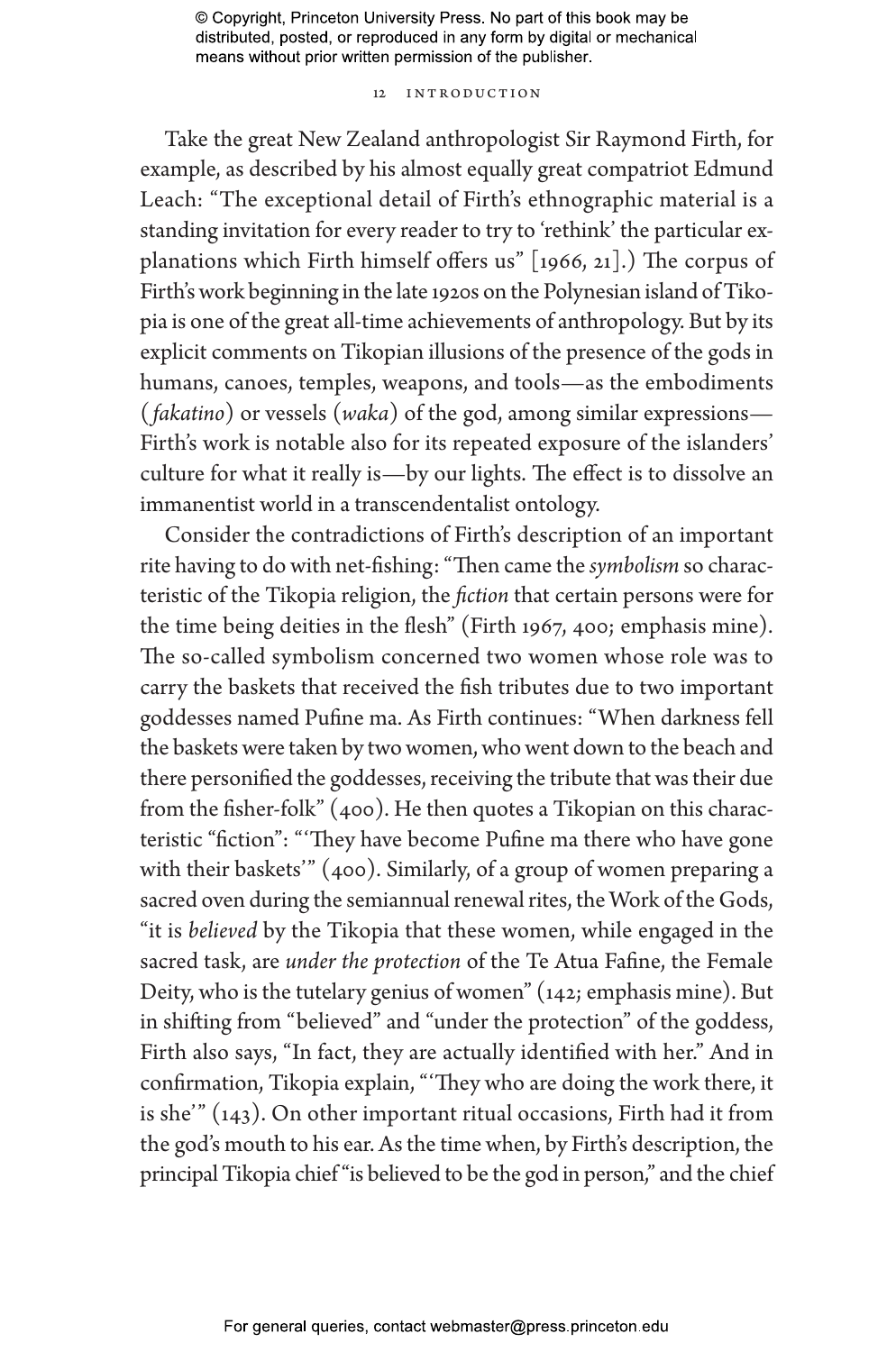#### INTRODUCTION 13

then explains to him, "I who have sat there am him [the god].... I there am the god; he has come to sit in me'" (1967, 157). All these identitysubtracting expressions—they are "believed" to be the goddesses; he is the "symbol" of the god, the "representation" of the god, "under the protection" of the god, and the like: all these are so many transcendental equivocations of simply, the god—"I who sit there am him" (cf. Hocart 1970, 74).

We need a considerable rectification of ethnographic terms. "Belief" is a prominent one. Wyatt MacGaffey (1986, 1) recalls Jean Pouillon's *bon mot*, "It is only the nonbeliever who believes that the believer believes." The ethnographic "believe" is often an ethnocentric realitycheck on what the people actually *know*. The pioneering anthropologist of the Sudan Ian Cunnison so indicated many decades ago about East African Luapula people: "The important thing is this: what the Luapula peoples say now about the past is what they *know* actually happened in the past. Simply to say that they believe it happened in the past is too weak for they do not doubt it" (1959, 33; emphasis original). Anthropologists are prone to use the verb "to believe"—that the people "believe" in something—only when they don't believe it themselves. Anthropologists don't say, "The people believe curare poison kills monkeys"; but they will say, "The people believe the game father makes monkeys available for hunting." Anthropologists don't say, "The people believe that rain is needed for the crops to grow"; but they will say, "The people believe the gods make the rain" in New Guinea by urinating on them.

Another good candidate for oblivion is "myth," referring to the narratives people regard as sacred truth and standard European languages thus devalue as fiction. The Polish-born pioneer ethnographer Bronislaw Malinowski's (1948, 85) oft-repeated "mythical charter" succeeds in rendering the constitutional doctrine of the clan or tribe unbelievable. Then there is all the folking of indigenous peoples: their "folk medicine," their "folk art," their "folk biology"—the implication being that folk biology is to biology as military music is to music. Not to mention "folk music."

The condescension is untenable. For all our self-fashioning in a natural world, we share the same existential predicament as those who solve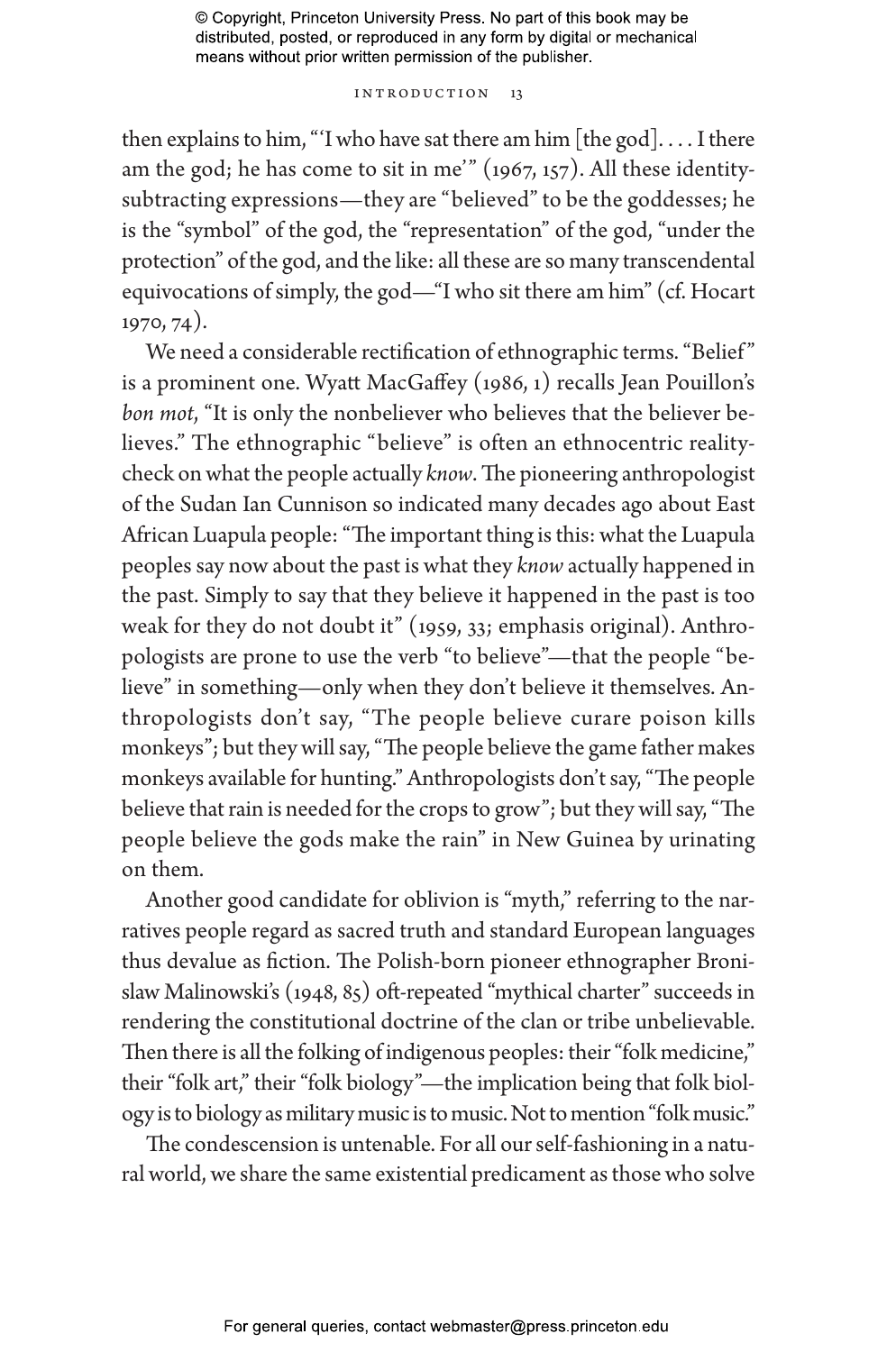#### 14 Introduction

the problem by knowing the world as so many powerful others of their kind, with whom they might negotiate their fate. People are not the authors of their life and death, the forces of their propagation, growth and decline, their illness and their health, the plants and animals upon which they subsist, the weather upon which their prosperity depends. If people were such gods themselves, they would never want nor sicken, and they would never die. The common predicament is human finitude—which is what the next chapter is about.

This book should not be taken as an exercise in cultural comparison, however. It is a more or less disciplined attempt at generalization. Edmund Leach (1966) might have been the first to make that distinction between comparison and generalization, boldly devaluing the former as "butterfly collecting," by contrast to the inspired guesswork that sees a similar pattern of relationships in a few disparate social systems, thus launching a possible universal proposition. To be fair, the cross-cultural comparison Leach criticized is hardly the only one possible, for all its apparent popularity in British Social Anthropology of the 1960s, notably among colleagues at Cambridge. Equipped with a priori analytic categories of social structure—"ethnocentric," Leach calls them—such as "unilineal descent," "complementary filiation," "segmentary lineage systems," and so on, anthropologists set out to discover them in various societies. Mainly in African societies, but also in the New Guinea Highlands, where Australian anthropologist J. A. Barnes (1962) notoriously demonstrated that African forms of lineage order didn't exist. That precisely was Leach's complaint. Such comparisons could only lead to a catalog of variations, an endless typology. Whereas, Leach argues, if one pays attention to the actual elements, the relations of correspondence and opposition, and so forth, in any system of kinship and marriage, any system, a definite pattern could be determined; to wit, "there is a fundamental ideological opposition between the relations which endow the individual with membership of a 'we group' of some kind (relations of incorporation), and those other relations which link 'our group' to other groups of like kind (relations of alliance), and that, in this dichotomy, relations of incorporation are distinguished symbolically as relations of common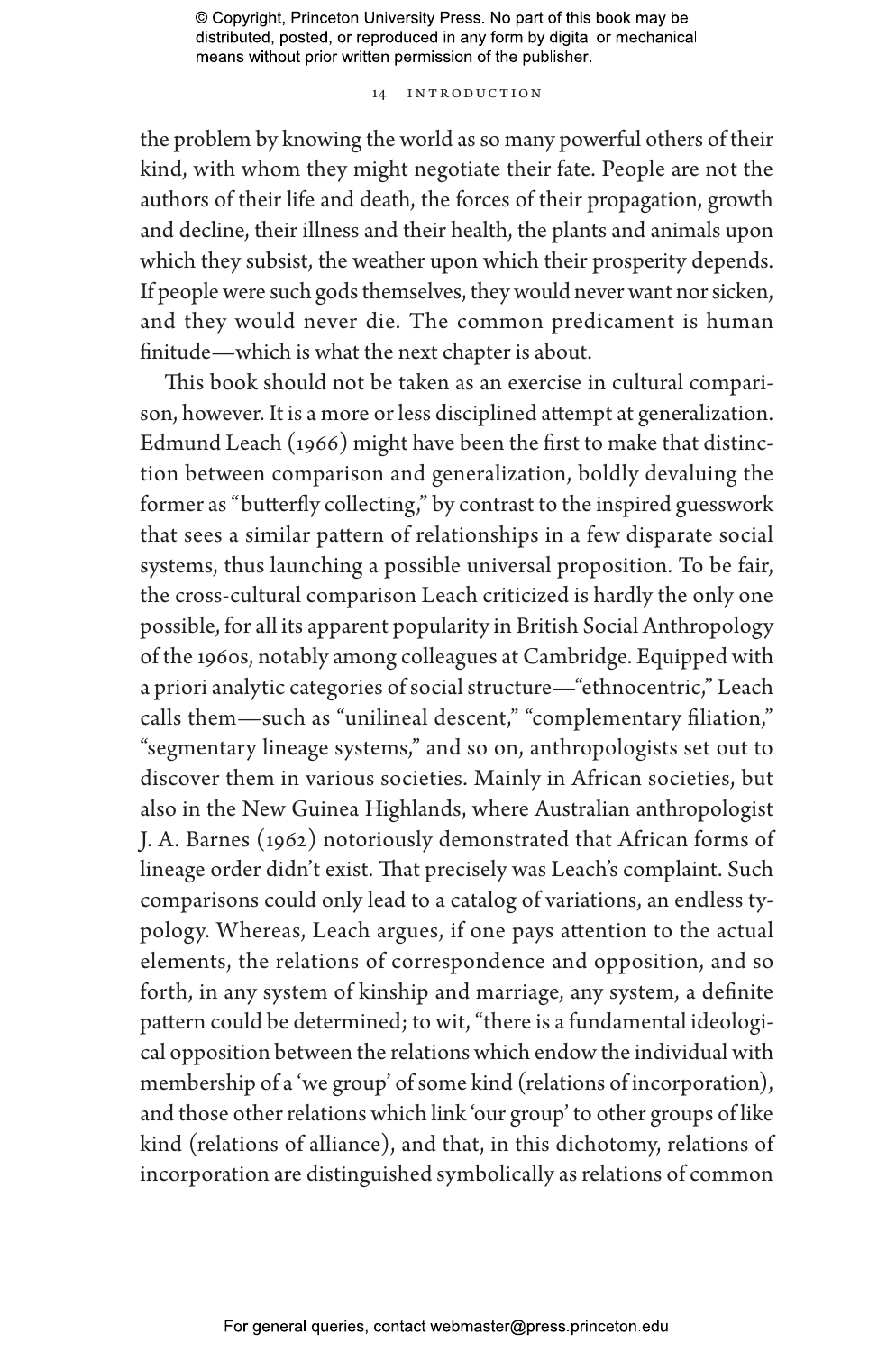#### Introduction 15

substance, while relations of alliance are viewed as mystical influence" (Leach 1966, 21).

It is noteworthy that Leach based this finding on a mere handful of societies, different enough in culture and structure, but mainly just Trobriand Islanders, Tallensi, and Kachin, supplemented by Tikopia and Ashanti. Still, it has held up pretty well, at least for the "mystical influence" of affines, although, as will be discussed in a coming chapter, the pattern is generally more complex, both as regards substance and spiritual endowments. What is, however, wholly subscribed to throughout this book is Leach's methodology of generalization: "Generalization is inductive; it consists in perceiving possible general laws in circumstances of particular cases; it is guesswork, a gamble, you may be wrong or you may be right, but if you happen to be right you have learnt something altogether new" (1966, 5; cf. Viveiros de Castro 2015, ch. 3).

Assuming Leach's risks, this book addresses the configurations of immanence in radically different cultures that, despite all their experience of axial societies, remain today essentially cultures of immanence which is to say most of humanity.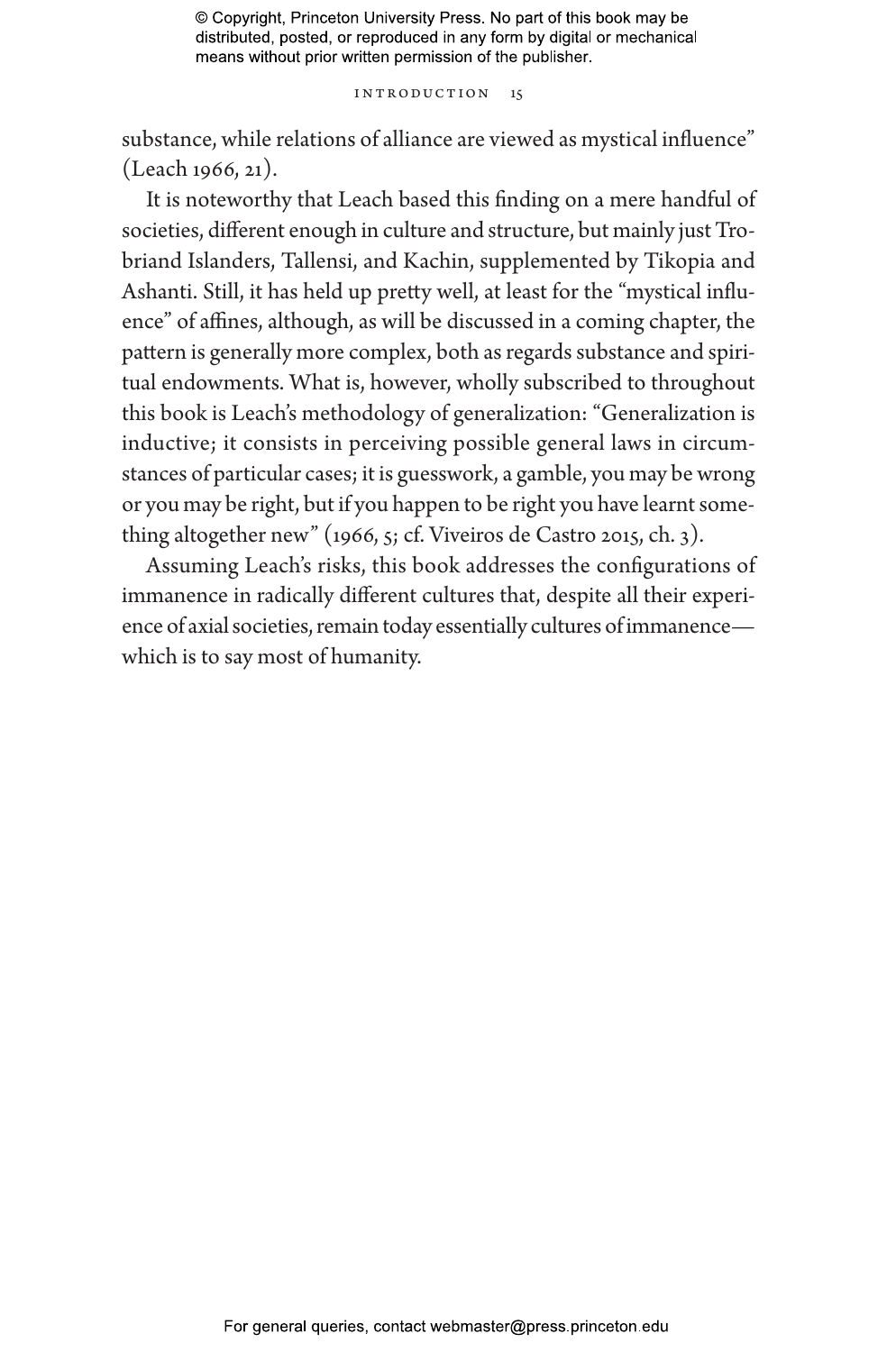## Index

Aboriginal Australians: ancestors of, 31–32, 114; elders as incarnated ancestral spirits, 175–76; nature as a social order and, 125. *See also* dreams; Walbiri

Acholi (East Africa), 112

- Achuar (Amazonia): communicating with spirits in dreams, 46; cosmic hierarchy and, 129–30, 131; deceased's body parts becoming animals, 43; humanity as ontological ground of phenomenal world, 79; marriages of men with water spirits, 56–57; metahuman masters in culture of, 83; seeing nature's beings as similar to humans, 36, 73–74; spirits' role in gardening success or failure, 17, 19-20
- Afek (Mountain Ok high god), 111–12
- African thought, 38–39
- Akan (West Africa), 38–39
- Akkadian civilization, 135, 137, 148, 152–53, 156–57, 159, 160, 171. *See also* Mesopotamian civilization; Sumerian civilization
- Algonquian (North America), 82, 83–84, 106, 114, 115–16
- An/Anu (high god, Sumerian and Akkadian civilizations), 135–36, 148, 150, 154–59, 164, 165, 171
- ancestors, 94–104; acting under direction of supreme deities, 110; always there, while waking or dreaming, 46; ambivalence toward, 100–101; of Australian Aboriginals, 31–32, 114, 175–76; communication practices with, 96; conflictual relationships with, 96–97; culture received from, 32; features in common, 95–96; as form of

metapersons, 73; high gods present in sacrifices to, 111; of kings and ruling chiefs, 101–4; in Kwaio people's everyday life, 37, 41–42, 57–58; of Mae Enga (New Guinea), 28, 51; Manambu yam cultivation and, 20–21; as moral agents, 95, 98, 113; of Mount Hagen peoples, 26; natural/supernatural distinction and, 37; as present and real in African cultures, 38; punishment by, 98; receiving incantations from Dobuan gods, 28; relation to ghosts, 51, 88; returning for annual festivals, 59, 66; and Sokó (Nupe god), 91–92, 109; souls of, 48–50, 52, 53; of Tallensi (West Africa), 29–30; of Thonga (southern Africa), 30–31, 99–100; totemic, 80–81, 95, 117, 121; of Trobriand Islanders (Melanesia), 62–63, 66, 94; as variety of spirits, 95; Walbiri (Australia) *guruwari* (powers) and, 60–61, 122. *See also* dead, the; demons;  $\gcd(s)$ ; spirits

Anderson, Benedict, 8

animism, 73–81; of Augustine, 4–5; cannibalism and, 81, 87; doubled, 79–80, 85–86, 155; in hierarchical system of beings, 85–86; individualism in anthropological treatments of, 144; of Inuit world, 170; of Javanese villages, 8; lacking natural/ supernatural distinction, 35–36; in Mesopotamia, 164–66, 170; metapersons and, 73; personhood not universal in, 77–78; as personhood of things, 75; personqualities of spirits in, 44–45; in Southeast Asian cosmic society, 125–27; as understood by Western observers, 74–75. *See also* spirits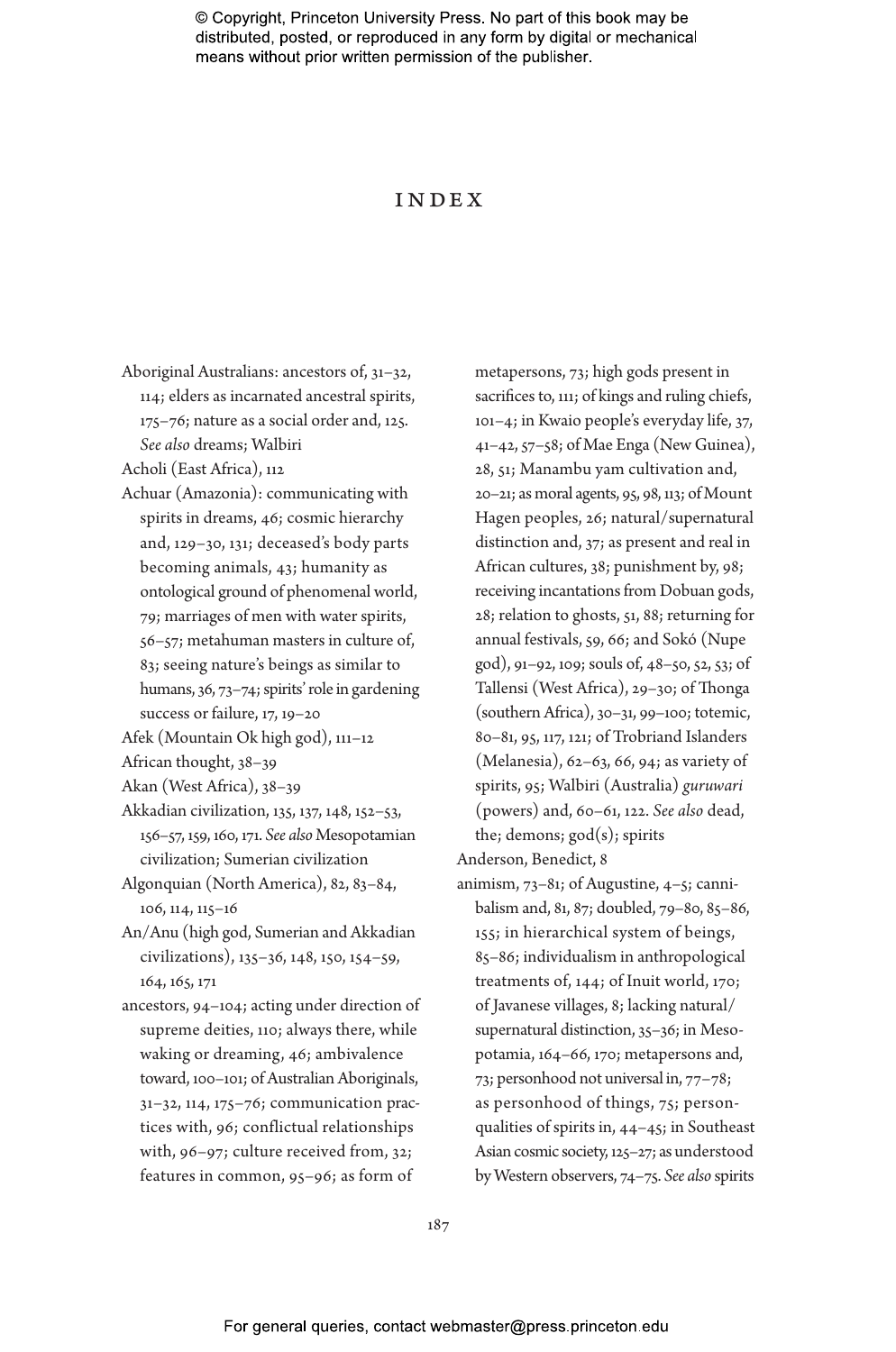#### 188 index

anthropology, ix, 6, 12, 14, 21–22, 56, 133, 147, 151, 152; acculturation effects and, 107, 171–72, 173; comparison vs. generalization and, 14–15; ethnocentrism in, 13; ethnographic vocabularies of, 3, 13; and "folking" of indigenous peoples, 13; functionalist, 18–20, 35, 125; misleading conceptual apparatus of, 11–14; and "natives' point of view," 11; religion supposedly based on uncertainty and, 16–17; reverse anthropology, 11; terminology of, 3, 13; transcendentalism and, 6–7, 11–13, 137 Anuak (East Africa), 112 Araweté (Amazonia), 61–62, 72–73, 106, 120,

125, 136

Århem, Kaj, 39, 125–27

Aristotle, 10, 16, 75, 130, 133

- Augustine, 4–5
- Axial Age, 1–2, 4, 72, 175; scholarship on, 7–8; Second Axial Age, 5–6, 72, 175

Babylonia. *See* Mesopotamian civilization BaKongo (Central Africa), 52–54, 87–88, 106, 109, 131 Baktaman (Papua New Guinea), 34–35 Balandier, Georges, 126 Balikci, Asen, 49 Barnes, J. A., 14 Barth, Fredrik, 34–36 BaThonga. *See* Thonga Bellona Islanders (Solomon Islands, Melanesia), 108–9 Best, Elsdon, 118 Bloomfield, Leonard, 116 Boas, Franz, 23, 75, 115, 138, 141, 142, 144, 145, 146 Bogoras, Waldemar, 75–76, 136 Bottéro, Jean, 153–54, 157–58, 160, 161, 162, 164, 172 Brightman, Robert, 83–84, 92–93, 116, 134–35 Brown, George, 66 Brown, Peter, 8–11 Brumbaugh, Robert, 86, 111 Buid (Mindoro), 127

cannibalism, 81, 87, 88, 89

causality: Mesopotamians on gods' intervention in, 148, 151; of motion in Lakota theology, 24–25; spirit-power action as prime agency of, 23; Tallensi on mystical agencies and, 29; Vico on spiritual agency and, 22

ceremonies. *See* festivals; rituals

- Chewong (Malay Peninsula), 78–79, 90–91, 92 Chidô ( Jukun high god), 106, 110
- chieftainships: ancestors and, 95, 101, 107; deriving power from the gods, 5, 135; *mana* and, 122; standing *pars pro toto* for community, 132
- Christianity, 72; dualism of good and evil in, 112; gods of indigenous peoples and, 105–7; immanentism prior to transformation by, 2; missionaries of, 1, 26–27, 30, 50, 53, 66, 101, 105, 145, 171; natural/supernatural distinction and, 37; and the ordeal in Middle Ages, 2; origin of "religion" as category and, 5–6; and spiritual beings in Middle Ages, 9; struggle between spirit and flesh in, 50

Chukchee (Northeastern Siberia), 76–77, 86, 136

Cicero, 98

class (categorical): hierarchy and, 130–31, 171; Inuit, 170; Mesopotamian, 154, 170; structure of, 130–33 Codrington, R. H., 120–21, 122–23

Confucius, 16

*cosmopoliteia*, 124, 139

Cree (North America), 114, 116. *See also* Rock Cree (Northern Canada) Crow (North America), 93–94

Cunnison, Ian, 13

Danowski, Deborah, 124, 125

the dead: and Achuar body parts becoming animals, 43; becoming ghosts, 88–89; in daily social life of Kwaio, 37, 41–42, 57–58; Mianmin clan escaping in community of, 58–59; reality of spirits of, 38, 40; sent to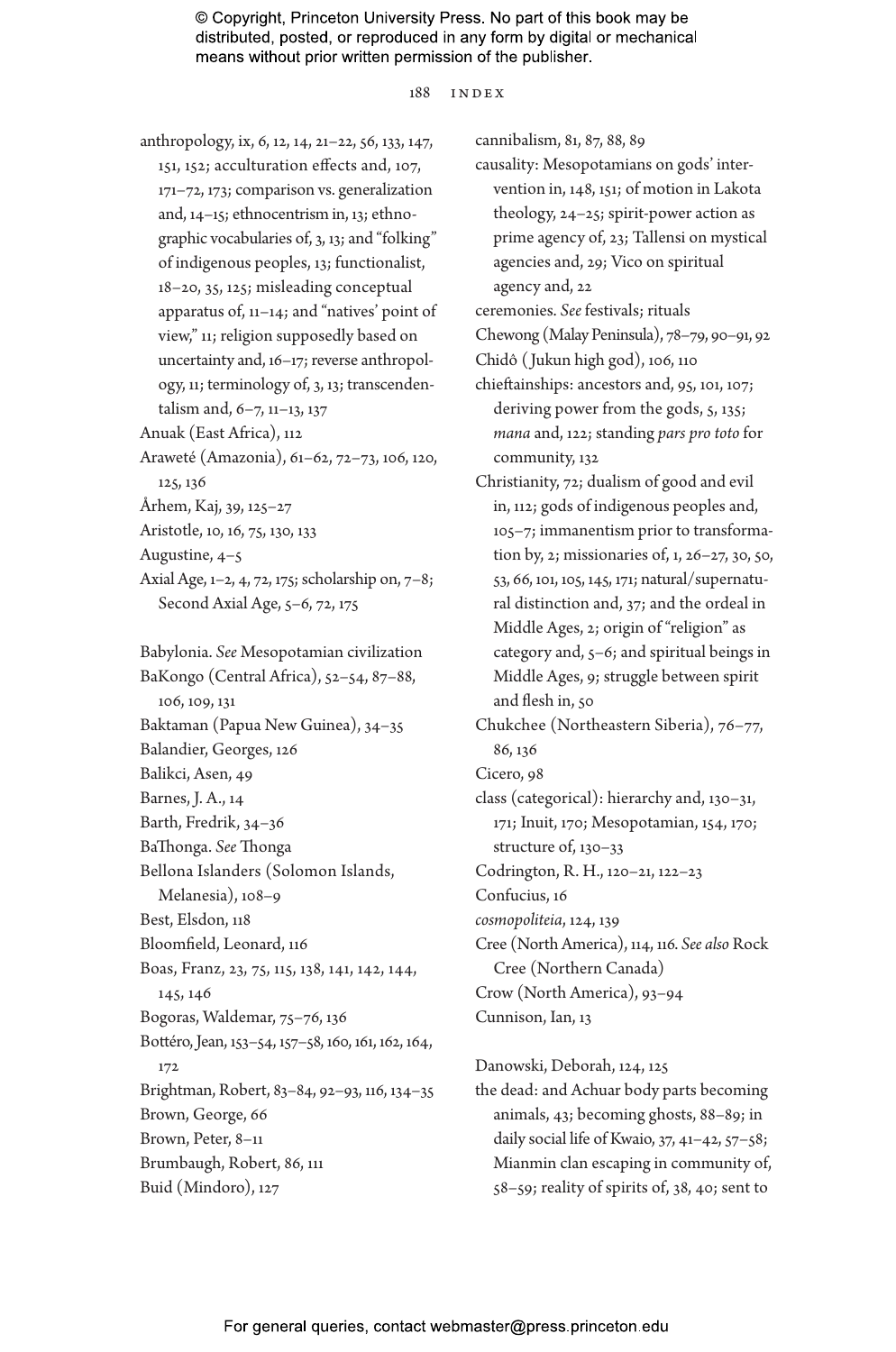index 189

other world in transcendentalism, 37. *See also* ancestors; ghosts; spirits

demons, 73, 88, 89–91; acting under direction of supreme deities, 110, 111; ancestors allowing punishment by, 95; driven from society, 67–68; of Inuit cosmology, 141, 144–45, 146, 162, 170; as Inuit game masters, 165; Mesopotamian, 159, 163, 167, 170. *See also* ghosts; spirits

- Descartes, René, 6; Cartesian distinctions, 40, 50
- Descola, Phillipe, 17, 19–20, 46, 56–57, 79, 129–30, 164
- Dinka (East Africa), 27–28, 37, 54–55, 112, 166; *nhialic* (divinity) of, 104–5, 109, 113–14
- Diodorus Siculus, 17

divinity: dualism of, 155; entity and quality of, 113, 120; human appropriation of, 120–23, 175; human speech and, 48; *mana* and, 120–23; unity of, for Inuit and Mesopotamians, 170; varying among immanentist cultures, 113. *See also* god(s); religion; spirits

Dobu Islanders (Melanesia), 23, 28–29, 57, 94 dreams: ancestors appearing in, 63; animistic

beings appearing as humans in, 75; Chewong spirit-guides acquired in, 78–79; deceased relatives met in, 41, 58; dreamspirit of Rock Cree people, 93; Dreamtime (Walbiri), 31–32, 60–61, 121, 122, 125, 175–76; dreamwork, 45, 46, 75; interacting with spirits in, 36, 42, 44, 45–46, 75; interpretation of, 46; personal guardian appearing in, 92, 93

Dumont, Louis, 130

Durkheim, Émile, 62, 133, 136; religion reflecting human polity and, 6, 22–23, 161

Eisenstadt, S. N., 4

- Enki (high god, Sumerian and Akkadian civilizations), 148–49, 152, 155–59, 162, 164, 165, 166
- Enlil (high god, Sumerian and Akkadian civilizations), 138, 148, 155–59, 162, 164, 171

equality, 7, 84, 107, 127–37, 144, 168, 169 Eskimo. *See* Inuit (Central Arctic) Evans-Pritchard, E. E., 101, 109, 131

Fausto, Carlos, 82, 132

Feranmin (New Guinea), 86, 111–12

festivals, annual (New Year), 59–65; ancestors of rulers at, 101; ancestors returning for, 59, 66; Babylonian (Akitu), 69; breaking of social norms during, 67–68; carnival in Europe, 68; chief or king ruling by submission to the god at, 69; fertility ceremonies (*banba*) of Walbiri within, 60–61; in Frazer's *Golden Bough*, 66–69; of Inca, 104; Roman Saturnalia, 67, 68; social leveling in, 68; of Trobriand Islanders' *milamala*, 62–65, 66, 68

Fiji Islands (South Pacific), 1

Finger (Oglala Lakota shaman), 23–25

finitude, 14, 31–32; having features in common with other beings, 36; hypostatizing existential forces and, 107, 174–75; speech, 46–48; and spirits, 36, 42–55; Vico's philosophy and, 21–22. *See also* anthropology; soul

Firth, Raymond, vii, 12–13, 122, 152

fishing: Achuar spells (*anent*) and, 20; dreaming and, 46; gods as engaged in 65; Hawaiian war god Kū and, 119; Iban dreaming and, 46; Inuit nets as alive, 55; Kwakiutl spirit-power in, 23; magic for success and efficacy in, vii–viii, 19–20, 23; magic in the lagoon vs. ocean fishing, 19; Manus ancestors and gods in, 97–98; Manus "soul-stuff" in equipment for, 98; spirits doing work of, vii–viii; "symbolism" of women's net-fishing in Tikopia, 12; Tikopian clan gods and, vii–viii; Tikopian deity as provider of catch, viii; Trobriand magic and, 65. *See also* magic; rituals; spirits

Fletcher, Alice Cunningham, 79, 93–94, 114–15, 116–17 Fortes, Meyer, 29–30, 96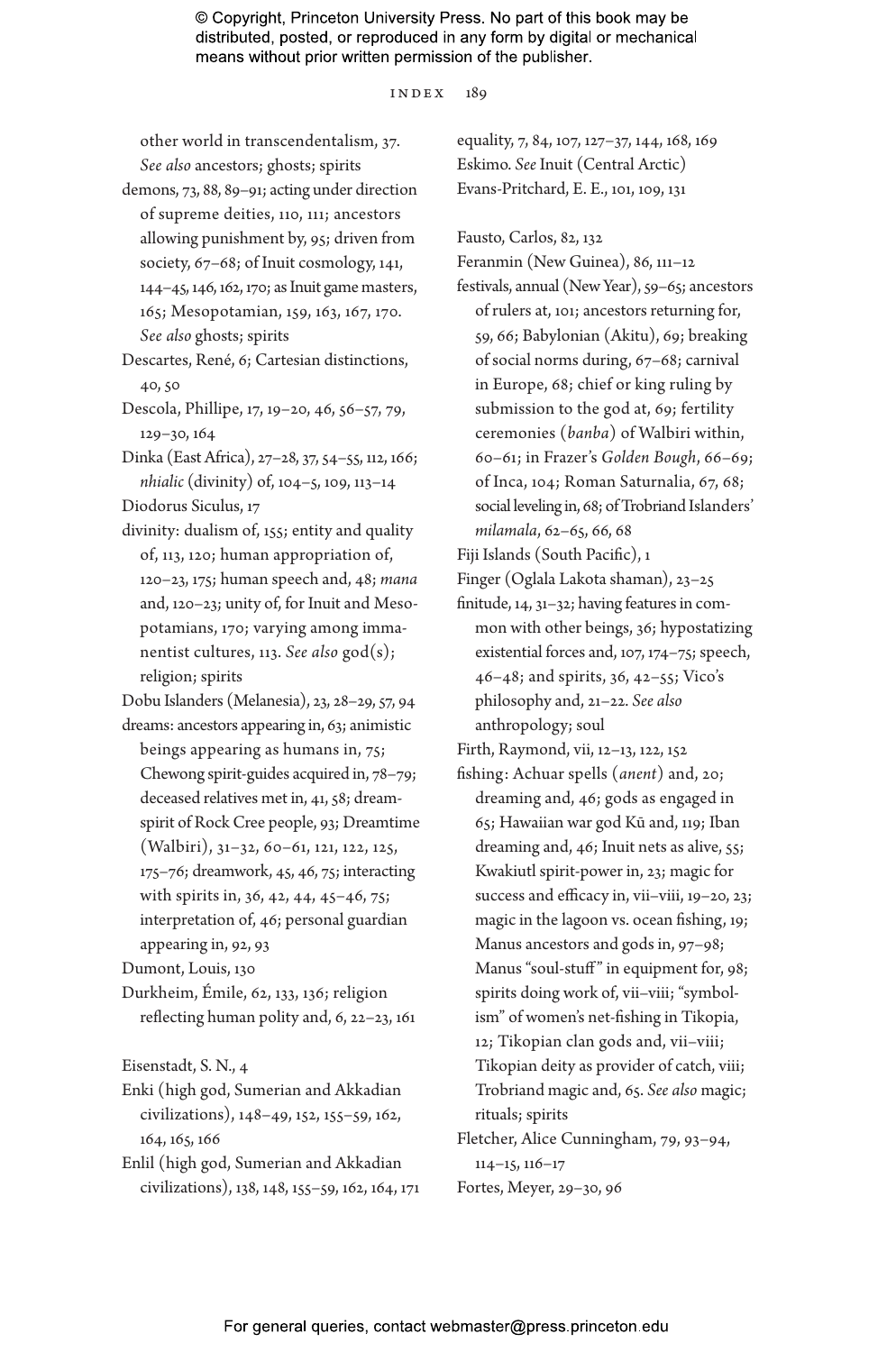190 index

Fortune, Reo, 23, 28–29, 97–98 Frankfort, H. A., 149–50 Frankfort, Henri, 4, 149–50 Frazer, James George, 66–69, 176 Fustel de Coulanges, Numa Denis, 89, 98–99

- gardening: Achuar cosmic hierarchy and, 129; Achuar ritual and, 19–20; Araweté (Amazonia) ritual and, 61–62; as free from contingencies, 19–20; gods as engaged in, 65; Malinowski's theory of magic and, 18; and Manambu ancestors, 20–21; relation of "religion" to, 19; sexuality in Araweté ritual for, 62; Tambiah on Malinowski's theory of Trobriand, 47; Tāne (Māori god) invoked in, 118; Trobriand magic for success in, 18. *See also* magic; rituals; spirits
- Gardner, Donald, 35–36, 58–59 Garia (Papua New Guinea), 32–33, 90 Gell, Alfred, 132
- ghosts, 73, 87–89; in Christian Middle Ages, 9; distinguished from ancestors, 95; in Inuit cosmology, 141, 145, 146, 162, 170; invisibility of, 89, 91; Mesopotamian, 170; soul's transformation into, 48. *See also* ancestors; demons; spirits
- god(s), 6, 32, 148–49, 174–75; as connected to phenomena, 119; of cosmic polity, 124; as creators of the culture, 2, 6, 32–33, 148–49; Hebrew God, 4; high gods (deities), 104–13, 117, 126–27; and human fate, 2–3, 107, 147, 167, 170, 175; Judeo-Christian God, 106; lesser spirits acting by referred power of, 126, 170; *mana* as appropriated powers of, 120–23; natural/ supernatural distinction and, 37; scholars denying divine status to, 141; takeover of the cosmos by, 118–19; transcendentalist misapprehension of, 106–7; as types personifying classes of beings, 131. *See also* religion; spirits Goldman, Irving, 108

Gose, Peter, 103 Graeber, David, 68 Guarani-Kaiowá (Amazonia), 82 Gubser, Nicholas, 145–46 *guruwari* (power), 60–61, 120, 121, 122

Hallowell, Irving, 45, 82, 105, 106, 110 Harrison, Simon, 17, 20–21, 80–81 Hawai'i (Polynesia): *mana* in, 121, 122; myriad bodies of ruling gods in, 79, 119; New Year festival of, 68–69; owners of domains in, 83; takeover of cosmos by supreme gods of, 118–19; types and classes of beings in, 131

hierarchy: class as the topology of, 130-33, 170; of cosmologies of ancient great civilizations, 173; in cosmology of Southeast Asian hill peoples, 126–27; egalitarian societies and, 127–37; of Mesopotamian and Inuit cosmologies, 170; of Mesopotamian patrilineal groups, 168, 169; of Mesopotamian spirits, 152, 156, 170; of metapersons, 82, 85, 126–27, 131; of power of animate beings for Rock Cree, 135; of spirits of hunters-and-gatherers, 134

Hobbes, Thomas, 147

- Howell, Signe, 78–79, 90–91
- humanity, ideas about: complemented by a spiritual multitude, 70; dependency within the enchanted universe, 175
- Hume, David, 17–18

Hunt, George, 23

hunting, 61, 62, 76, 77, 78, 87, 92, 93, 129, 140, 142; and dreams, 44, 46; and fear, 147–48; Garia Bush gods presiding over, 33; Iglulik rules of, 142–43, 148, 169; and injury due to taboo infraction, 160; metapersons needed for success in, 2, 7, 13, 20; role of Inuit taboo in, 142–44. *See also* magic; rituals; spirits

Iban (Borneo), 7, 45, 46

Iglulik (Central Arctic), 48, 49, 138, 139, 142–43, 144, 147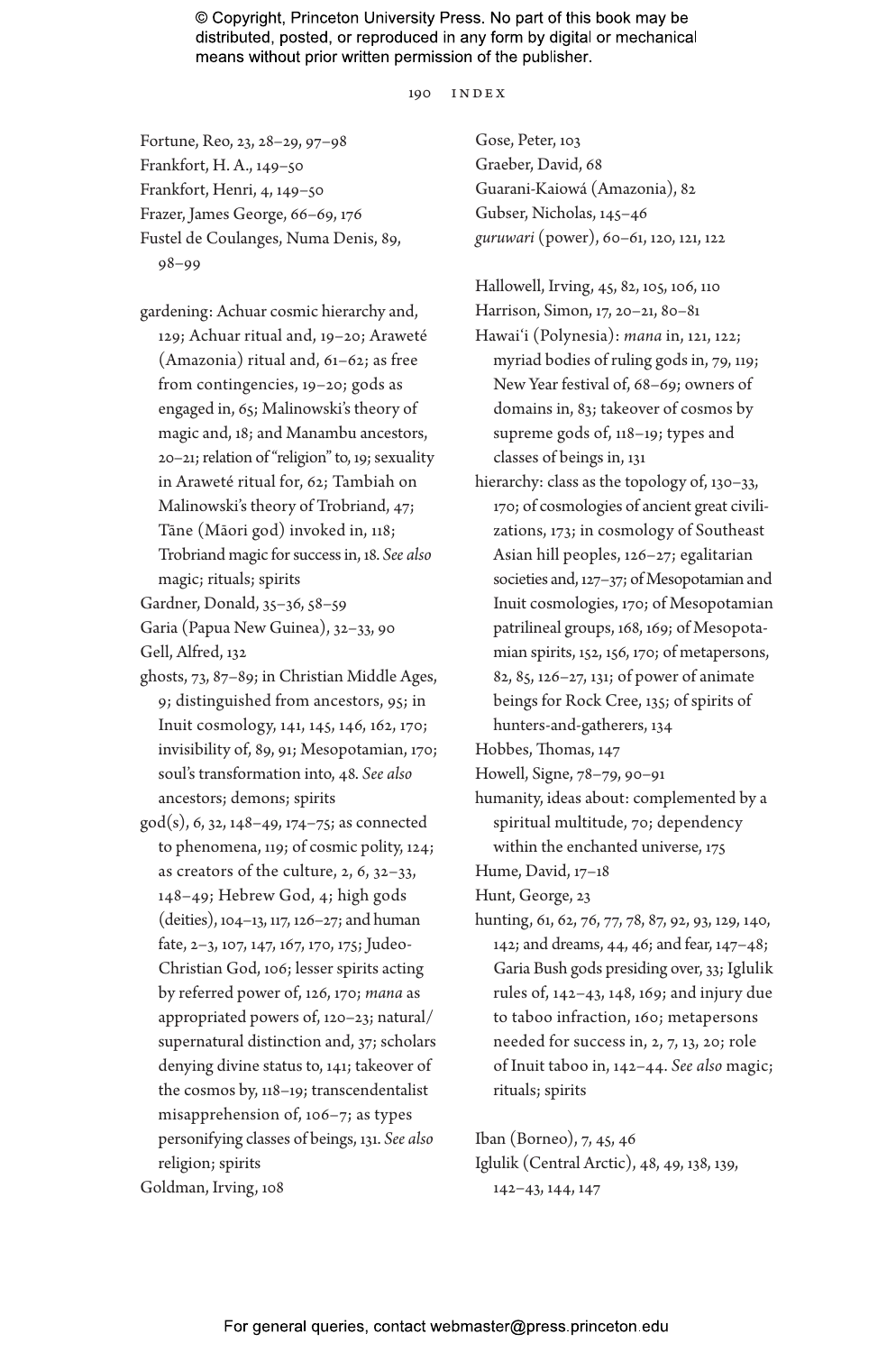#### index 191

immanentism: Axial revolution and, 1–3, 7–11,

175; basic assumption of, 3; as characteristic of most of humanity today, 15, 176; continuing "takeover," 4–5; decisive role of metahuman powers in, 2–3, 27, 175; empiricism of, 39, 74, 130, 175; Mesopotamian compared to Biblical transcendentalism, 149–51; religion as "infrastructure" of, 2, 6, 32–33, 148–49; similarities across societies, 170–71; thought experiment about, 70–72; Vico on, 21–22, 25. *See also* Axial Age; god(s); religion; transcendentalism

Inca (South America), 94–95, 102–4 Innu. *See* Naskapi (Subarctic North America) intersubjectivity, 10, 125–26

- *inua* (Inuit soul): cosmic, 155, 157; human soul as, 45; in Inuit cosmology, 74, 75, 117, 141, 144, 145–47, 151, 155; masters and, 86; shared by humans and metahuman multitude, 55; as soul or person of things, 55, 75; as spirits of things, 37; triad involved in Inuit seal hunting, 144
- Inuit (Central Arctic): acculturation effects and, 171, 173; almost complete animism of, 75; Central, 138, 146, 151, 164, 168, 171; evil spirits in world of, 88; fear in lives of, 147, 163; of Greenland, 55, 74, 75, 138, 146, 158; *inue* of, 74, 75, 117, 141, 144, 145–47, 151, 155; masters in cosmology of, 145; Mesopotamians compared to, 73, 168, 170–71; name souls of, 167, 168; origin of gods in crimes against kinship, 141; powerless in grasp of fate, 31; rules of life for, 138, 139, 140, 141–44, 146–47, 160–61; sanctions on a hunter breaking a taboo, 144; shifts in dominance of gods, 158–59; Sumerians compared to, 73, 138, 148, 155–56; without boundaries between spirits and human beings, 43

Iroquois (North America), New Year, 67–68 Islam, 8, 72, 107, 120

Jacobsen, Thorkild, 137, 149, 151, 154–55, 161, 163, 164, 166–67 Jaspers, Karl, 1, 4

Jenness, Diamond, 72 Jensen, Erik, 45 Johansen, J. Prytz, 102 Jorgensen, Dan, 86–87 Jukun (West Africa), 110 Junod, Henri, 30–31, 99–101

Kachin (Northern Myanmar/Burma), 52 Kaluli (Papua New Guinea), 57 Kanak (New Caledonia), 43

Kant, Immanuel, 75, 133

Katu (Vietnam), 83, 105, 126–27

Keesing, Roger, 41–42, 57–58

- kingship: ancestral cults and, 101; as coming from heaven to earth, 173, 175; as deriving power from the gods, 135; as representing the god, 161; as ruling by submission to the god, 69; Sumerian, as supposed model for gods, 171–73; supreme Sumerian god Anu and, 135–36
- kinship: kindred spirits, 41–42, 57, 97–98, 99, 170; "kinship soul" (Nupe), 91, 109; lineage organization, 132; lineage spirits, 95–96; matrilateral cross-cousin marriage in Mesopotamia, 168–69; Mesopotamian, 167–70; relations of alliance and incorporation, 14–15, 52. *See also* marriage

Kongo. *See* BaKongo

- Kramer, Samuel Noah, 156, 171
- Kū (Hawaiian high war god), 119
- kuci (Nupe "kinship soul"), 91, 109
- kula (Trobriand ceremonial exchange), 19, 29, 64–65

Kwaio (Solomon Islands, Melanesia), 37, 41–42, 57–58

Kwakiutl (Pacific Northwest Coast), 23, 29, 81, 101–2, 108, 120, 121

La Flesche, Francis, 79, 93–94, 114–15, 116–17 Lakalai (New Britain, New Guinea), 56 Lakota (North America), 24–25 Lalande, André, 131 Laman, K. E., 53 Lang, Andrew, 133–34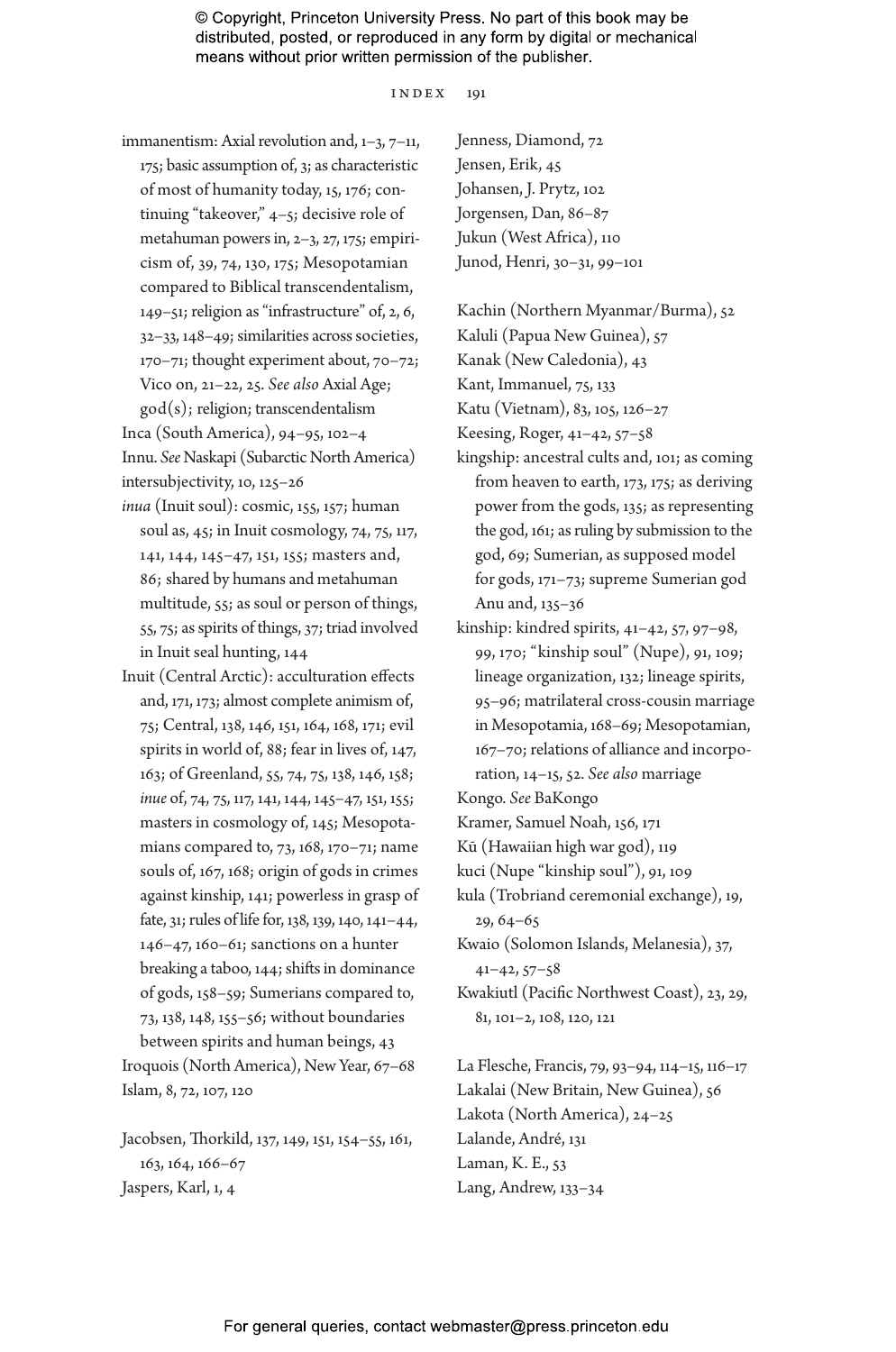192 index

Lantis, Margaret, 147 Latour, Bruno, 72 Laugrand, Frédéric, 145

Lawrence, Peter, 32–33, 90, 107

Leach, Edmund: on deference and obedience given by sacrifice, viii; on generalization, 14–15, 27, 55; on systems of kinship and marriage, 14–15, 52

Lévi-Strauss, Claude, 72

Lienhardt, Godfrey, 27–28, 54–55, 112–14, 166 lineage. *See* kinship

Lommel, Andreas, 176

Lounsbury, Floyd, 88

Luapula (East Africa), 13

MacGaffey, Wyatt, 13, 53–54, 109

Machiavelli, Niccolò, 6, 11

Mae Enga (New Guinea Highlands), 28, 50–51 Magalim (Bush spirit of Mountain Ok

peoples), 83, 86, 106, 131–32

- magic: Malinowski on, 18–19, 47; spells of Achuar hunters and gardeners, 129–30; spells of Trobriand Islanders, 47, 65; Strauss and his successors on, 26, 27. *See also* fishing; gardening; hunting; religion; rituals; spirits
- Mairu (Amazonian high god), 106

Malinowski, Bronislaw, 13, 18–19, 47, 62–63, 65

- *mana* (power), vii, 1, 47, 119, 120–23
- Manambu (New Guinea), 17, 20–21, 80–81, 95, 117

Manitou (Algonquian great spirit), 106, 114, 115–16

Manus (Admiralty Islands, Papua New Guinea), 94, 97–98, 99

Māori (New Zealand), 81, 102, 118, 120, 121

Marett, R. R., 115

marriage: between ancestral spirits, 97–98; gods and, 42; between humans and spirits, 55–58, 62, 84; matrilateral cross-cousin marriage in Mesopotamia, 168–69; and relations of incorporation and alliance, 14; social soul and, 52–54; and spirit twins of couple, 92. *See also* kinship

Marx, Karl, 6, 133 Mbowamb (Mount Hagen, Papua New Guinea), 26 mediums: at annual celebrations, 59; humans and gods communicating through, 109; as humans who marry spirits, 57. *See also* séances; shamans; spirits Meek, C. K., 110

Meggitt, Mervyn, 28, 50–51, 60, 125

Melpa (Mbowamb) of Mount Hagen, 26 Merkur, Daniel, 141

- Mesopotamian civilization: animism in, 164–66, 170; Anu as king of, 135–36; compared to Biblical transcendentalism, 149–51; compared to Inuit, 73, 168, 170–71; cosmic polity of, 137, 159; countless number and types of spirits in, 152–54; evil spirits of, 159, 163, 167, 170; extensive taboo system of, 159–63; gods as distributed persons in, 153–55; gods' intervention in causality in, 148, 151; kinship systems of, 167–70; patron gods of city-states in, 156, 157–58, 171–72; personal gods in, 166–68; transcendentalist distortion of, 172. *See also* Sumerian civilization
- metahumans/metapersons: acting under direction of supreme deities, 110; as all-around cultural praxis, 20, 149, 175; ambivalence in relations of humans with, 59, 164; anti-human demons and ghosts,  $87-91$ ; in cosmic society,  $124-27$ ; as decisive agents of human achievements, 2–3, 148, 167, 170, 175; dependence of immanentist culture on, 2, 27, 137, 175; having same attributes as humans, 2, 45; hierarchy of, 82, 85, 126–27, 131; as hypostatized extra-human forces, 174–75; invisibility of, 40–42, 46; invoked for success or failure, 2, 7, 26; irreverence toward, 164; referred from higher powers, 111–12. *See also* ancestors; demons; ghosts; god(s); spirits
- Mianmin (Papua New Guinea), 35–36, 58–59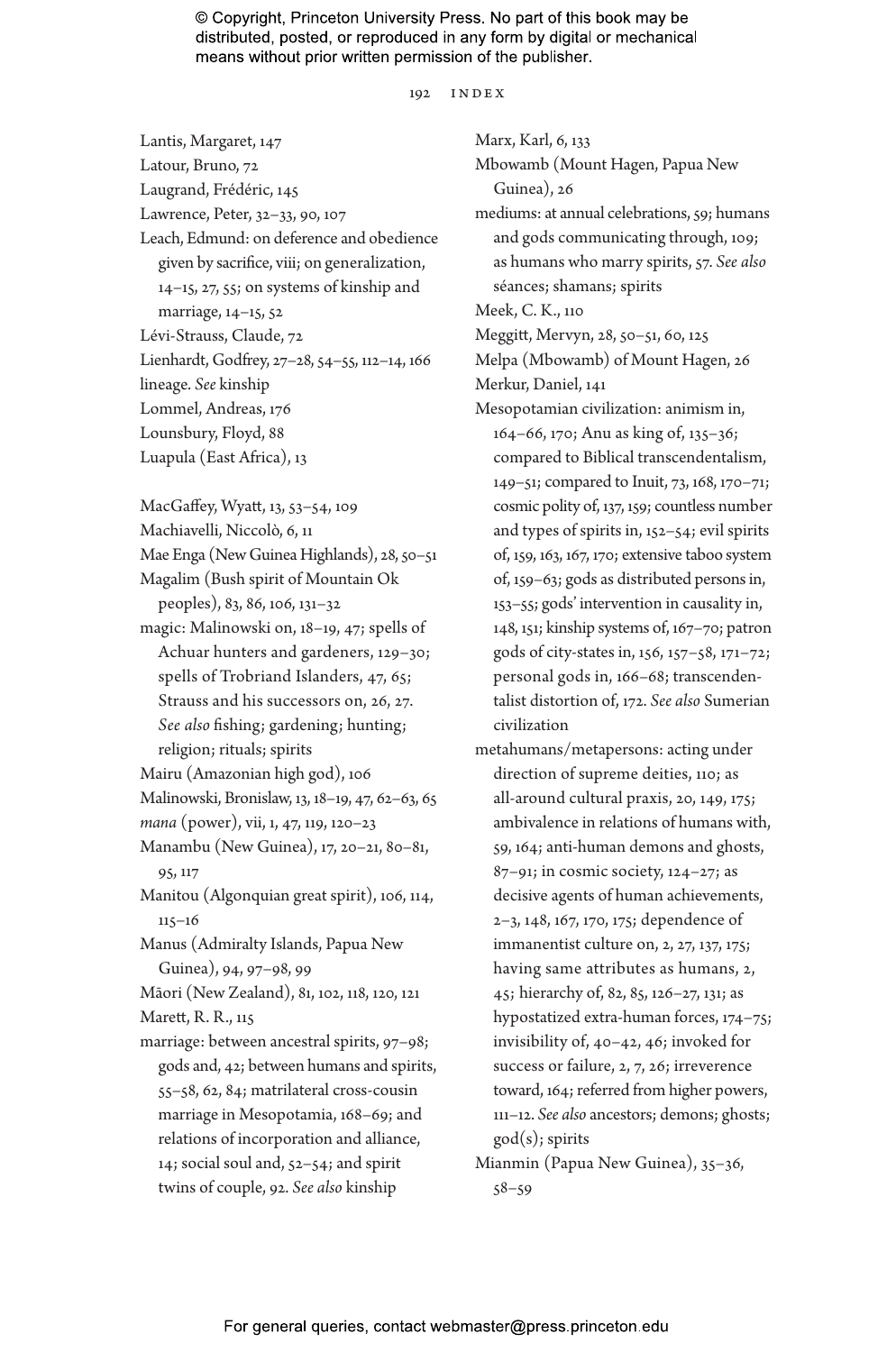index 193

Miles, Jack, 5–6 Min (Papua New Guinea), 83 Monberg, Torben, 108–9 Moose-Fly (Naskapi spirit-master), 128–29, 130 morality: amoral high gods and, 113; ancestors' concern with, 95, 98, 113; in some Mesopotamian offenses, 161–62; transcendentalist concept of sin and, 160 Moses, 151 Mosko, Mark, 19, 63–65, 68 Mount Hagen peoples (New Guinea), 26, 50, 110–11, 113–14 Mundurucú (Amazonia), 84–85 Munn, Nancy, 60–61 Mura, Fábio, 82 Myers, Fred, 32

Nadel, S. F., 109, 112

- names: acquiring as many as possible, 49; passed with reincarnated souls, 48–49, 168, 170; souls of, 48–49, 167, 168
- Naskapi (Subarctic North America): as "egalitarian" society, 127–29; "Great Man" or active soul of, 44; metahuman masters and, 83, 84, 128–29; on spirit-power thinking, 35, 93; visibility of nonhuman agencies and, 40
- nature, 10–11, 37; and culture, 39, 40; in immanentist societies, 150–51; as social or moral order, 125; and the supernatural, 6–7, 35–40, 45, 73–74, 153
- Needham, Rodney, 133
- Netsilik (Inuit, Northern Canada), 48–49, 139, 140, 144, 147
- Newton, Isaac, 6, 23, 25
- Ngaing (Papua New Guinea), 40, 107–8
- *nhialic* (Dinka divinity), 104–5, 109, 113–14
- Ninhursag (Earth mother, Sumerian civilization), 155, 156
- Nuer (East Africa), 109, 112, 131
- Nunamiut (Northwestern Alaska), 145–46
- Nunkui (Achuar goddess of cultivation),
	- 19–20, 129–30, 131, 132

Nupe (West Africa), 91–92, 109, 112, 120 Nzambi (BaKongo high god), 106, 109, 131

Ojibwa (Algonquian, North America), 41, 45, 77–78, 105, 115. *See also* Saulteaux (Algonquian, North America) Omaha (Great Plains, North America), 63, 79, 92, 93–94, 114, 116–17 ontology: Aristotle's categories and, 10; binary oppositions and, 6–7; hierarchical,  $126-27$ ,  $131$ ; humanity as ground of, 79; Vico on immanentist cultures and,  $21 - 23$ 

Pallis, Svend Aage, 161 Peck, Edmund James, 145 Perdibon, Anna, 164–66 perspectivism, 76–77 Petri, Helmut, 175–76 Pizzaro, Pedro, 102–3 Plato, 76, 130–31 Pleng (Katu high god), 105–7, 110, 126–27 Porter, Barbara, 154, 166 Pouillon, Jean, 13 pregnancy: Dinka, 28; Dobu, 29; Iglulik, 143

Radcliffe-Brown, A. R., 125

Radin, Paul, 86, 115

Rasmussen, Knud, 31, 48, 49, 75, 88, 139–40, 142, 147–48, 158–59

realism, philosophical: and belief, 39, 40; of gods and spirits, 40–41, 45; of Mesopotamians, 154; species masters and, 85, 130

religion: greed and exploitation by spirits and, 136–37; history of anthropology on, 133–34; as inappropriate category for immanentist cultures, 2; as infrastructure, 3, 6, 107, 171, 175; and sin, 160; in social science, 133; supposed basis of, 17–18; as transcendentalist category, 5–6. *See also* god(s); magic; rituals; sacrifices; spirits Rink, Henry, 146–47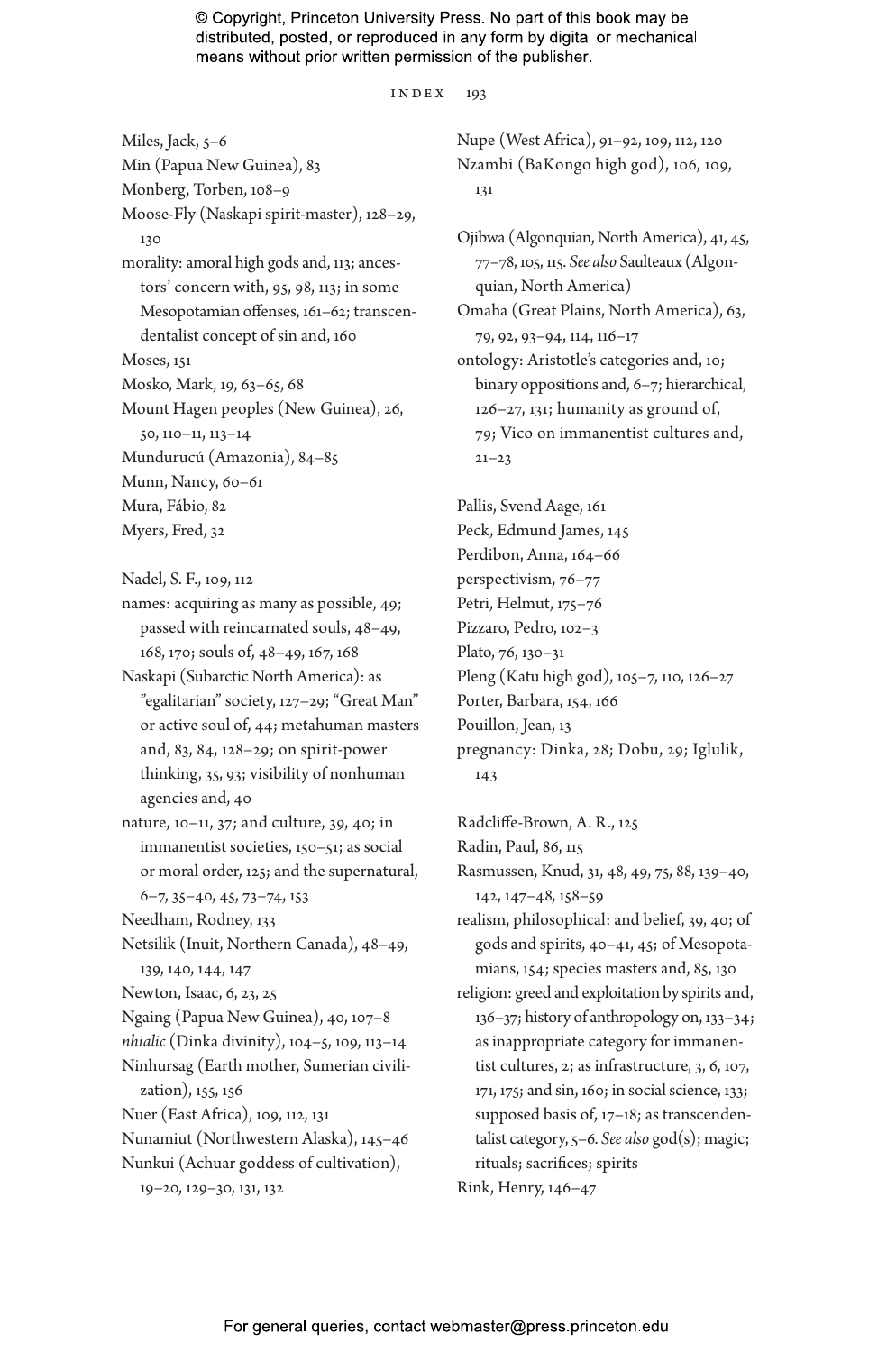194 index

- rituals: to achieve ancestral endowments, 52; of BaKong bodies, 54; of Bentian Dayak, 30, 42, 43; creating beneficial relationships with deities and spirits, 33; as customary prerequisite of cultural practice, 3; of Dobu people, 28–29; of Inuit, 31; in offerings to Mae Enga ancestors, 28. *See also* festivals; fishing; gardening; hunting; magic; sacrifices
- Rmeet (Laos), 78
- Rochberg, Francesca, 150, 156–58
- Rock Cree (Northern Canada), 83–84, 92–93, 134–35. *See also* Cree (North America) Romans, ancient, 5–6; honoring of the dead
- by, 98–99; Saturnalia of, 67, 68 Roux, G., 172
- sacrifices: to ancestors, 96-97, 111; at annual ceremonies, 59; to dream-spirit, 93; at feasts of Araweté people, 61; Frazer on first fruits and, 67; at Hawaiian New Year rite, 68; by hunters to species masters, 84; of Inuit, 31; Strauss on success ascribed to, 26, 27; of Thonga on behalf of sick child, 100; by Tikopia of first catch of fish, vii–viii; at Trobriand Islanders' annual festival, 63–64. *See also* ancestors; god(s); spirits

Saulteaux (Algonquian, North America), 82, 105, 110

- Schieffelin, Edward, 57
- Schmidt, Wilhelm, 107
- Schwartz, Benjamin, 4

science, 5–6

séances: animistic beings appearing as humans in, 75; of Kaluli mediums, 57. *See also* mediums; shamans; spirits

- Sedna (Inuit high goddess), 43, 87, 106, 138–48, 155–56, 158–59, 161–62, 165
- shamans: *angakok / angákut* (Inuit), 31, 144, 148, 159, 163; at Araweté annual ceremonial cycle, 61, 62; compared to Mesopotamian exorcists, 163–64; controlled by ancestors, 100; enlisting demons as helping spirits,

89; Finger (Oglala Lakota), 23–25; and the Inuit sea goddess, 144; of Inuits helped by demons, 144–45; of Inuits on life after death, 159; possessed by spirits, 42; propitiating Mundurucú game mother, 85; receiving powers from Achuar water spirits, 56; Siberian Chukchee animism and, 76; spirit marriages of, 57; on spiritpower of, 73; traveling souls of, 43. *See also* mediums; séances Shilluk (East Africa), 101, 112 *Shurpu* (Mesopotamian Rules of Life), 160–63 Sila (Inuit high god), 138, 139–41, 144, 146, 147, 155, 156, 158–59, 162 Sillander, Kenneth, 30, 42 Sioux (North America), 107, 114 Sokó (Nupe high god), 92, 109, 112 soul: as animating a person's physical body, 45; animistic view of entities and, 74–75; for Bentian Dayak, 43; body and, 50, 52–53; and communicating with spirits in dreams, 45–46; in communication with other spirits, 44, 175; double, both social and individual, 49–50; double, in land of the dead and in the community, 58; immortality of, 48; missing from Aristotle's scheme, 10; of a name, 48–49; reincarnation of, 44, 48–49, 87, 168, 170; social, 49–51, 52, 53–54, 91; traveling far from a person, 43; as vital principle of enchanted universe, 55. *See also* finitude; *inua*; names Southern, R. W., 10

species masters, 72, 73, 81–87; of Achuar, 129; of Baffin Land, 165; of both Inuit and Mesopotamia, 170; as divisible and distributed persons, 128; doubled as generic master, 128; of fishes for Naskapi people, 128–29; in Inuit cosmology, 145; Inuit masters of game, 144–45, 158–59, 165; Luapula game father, 13; of Mundurucú, 84–85; relations of authority with, 130; topology of totemism and, 132. *See also* fishing; hunting; spirits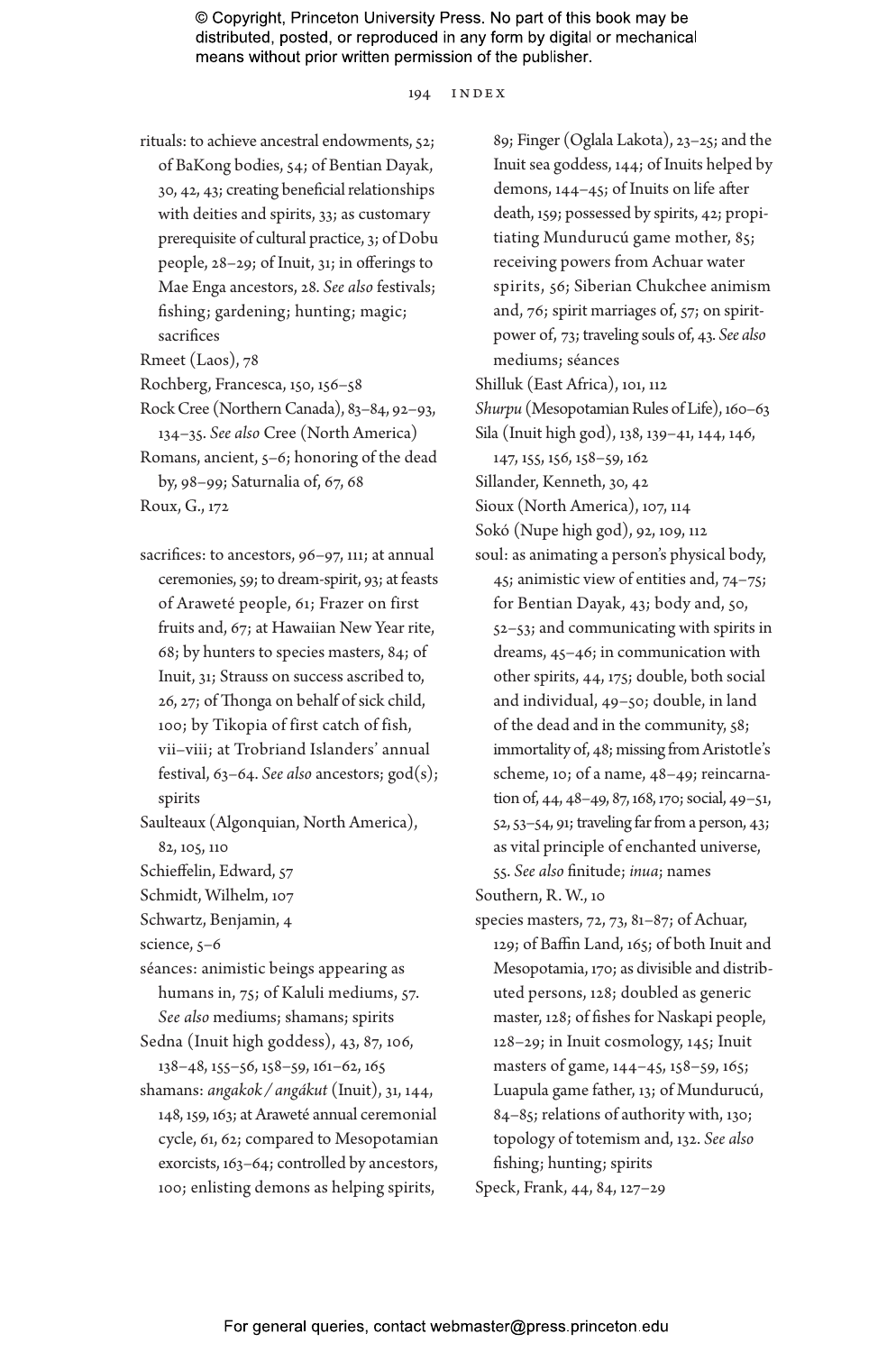#### index 195

spirits, 2; *bïde* (Araweté), 72–73, 106; as co-present with humans, 41; in daily life, 34–36; empirical character of, 34–35, 36, 38; as essentially human, 44–45; evil, 67–68, 113, 140–41, 159, 162, 163, 167, 170 (*see also* demons; ghosts); "free," 117, 145; functionalist anthropology on, 18–19; guardian-spirits, 49, 79, 91–94, 95, 114, 134–35, 152, 167, 168, 170; and humans, 26, 36, 42–55; humans as subordinates of, 29, 37, 126, 129, 133; indwelling vs. enspirited, 117; manitōw (Cree), 116, 135; in medieval Western Christendom, 9; met or invoked in waking life, 46; outnumbering humans in unstructured societies, 134, 136; possession by, 42; as present and real in African cultures, 38; protection of fisherwomen by, 12; as responsible for success and failure, vii–viii, 19, 20, 23, 30–31; on shamanic power of, 73; spirit-power thinking, 35, 93; toṅrät (Nuliajuk), 140; tuurngait (Iglulik), 144–45. *See also* ancestors; demons; ghosts; god(s); mediums; séances; shamans Sprenger, Guido, 78 Stanner, W. H., 31 Strathern, Alan, 2–3, 7 Strauss, Hermann, 26–27, 50, 110–11, 113–14 subject/object distinction, 6, 10–11, 26–27, 39, 40. *See also* transcendentalism Sumba (Eastern Indonesia), 66–67 Sumerian civilization: compared to Inuit, 73, 138, 148, 155–56; fear in religion of, 163–64; king as supposed model for gods of, 171–73. *See also* Akkadian civilization; Mesopotamian civilization

taboo: anger at ancestors despite respect for, 97; evil spirits formed after violation of, 88; incest taboos, 95, 113; Inuit system of, 31, 142, 144, 158–59; Mesopotamian system of, 159–63; as rules of life, 138–42, 147, 160; Trobriand ancestors and, 19, 63

Tacitus, 70 Taku Skanskan (Oglala Great Spirit), 24–25, 106 Tallensi (West Africa), 29–30, 96 Tambiah, Stanley Jeyaraja, 47 Tāne (Māori god), 118, 156 Telefolmin (Papua New Guinea), 86–87, 111, 131–32 Tenetehara (Amazonia), 85, 86 Thompson, David, 83–84, 135 Thonga (Southern Africa), 30–31, 99–101 Tifalmin (Papua New Guinea), 77 Tikopia Islanders (Solomon Islands, Melanesia): Firth on, 12–13, 152; and gods of the canoe, vii–viii; Leach on, 15; *mana* received by chief of, 121, 122 Tischner, Herbert, 26–27 Tlingit (Pacific Northwest), 86 totemism, 80–81, 95, 117, 121, 132 transcendentalism: abstract categories in, 5–6; in anthropology, 6–7, 11–13, 137; binary oppositions in, 6–7; and certainty that culture is created by humans, 32; cultural revolution and, 1–2, 4; and dismissal of indigenous peoples' gods, 106–7; of Durkheim's perspective, 23; of Frazer, 66; Mesopotamian culture misunderstood by, 172; vs. Mesopotamian immanentism, 149–51; natural/supernatural distinction in, 6–7, 35–36, 37; religion according to paradigms of, 17, 133–34; in social science, 133, 176; soul in, 48; transition to, 1–3, 7–11, 175; uneven development of in Middle Ages, 8–9. *See also* anthropology; Axial Age; immanentism Trobriand Islanders (Melanesia): annual

festival of, 62–65, 66, 68; as embodied ancestors, 94; Malinowski on magic and, 18–19, 47; *monova* as divinely imparted power of, 120

Tylor, E. B., 134

Umfreville, Edward, 92–93 Urapmin (Papua New Guinea), 86